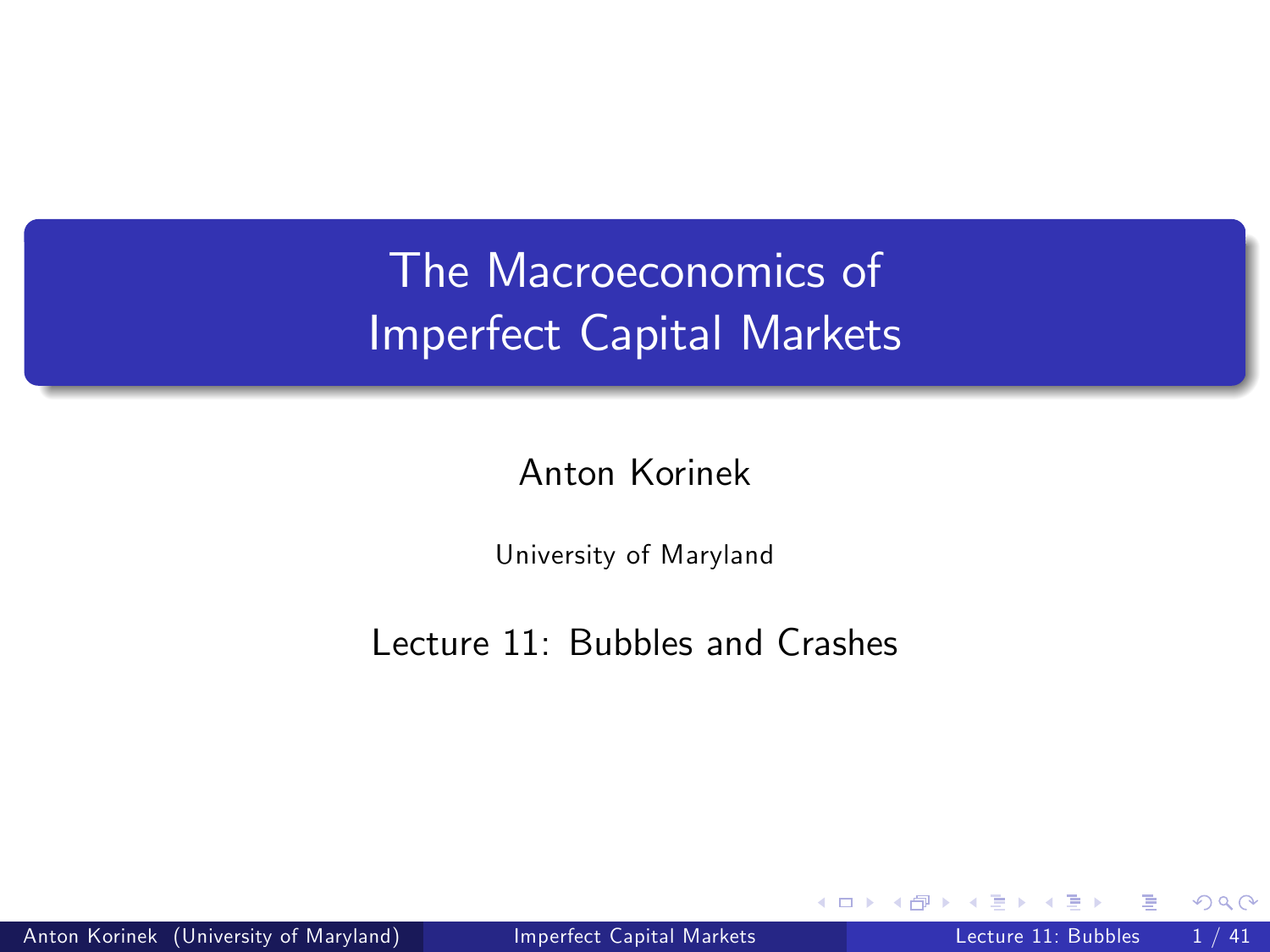# Bubbles Throughout History

### Tulip Mania  $(1620 - 1637)$ :

- **o** introduced from Ottoman Empire in 16th century
- important status symbol
- **top price for Semper Augustus:** 40fold average yearly income
- **•** speculation using high leverage
- **o** crashed in Feb. 1637
- followed by economy-wide depression

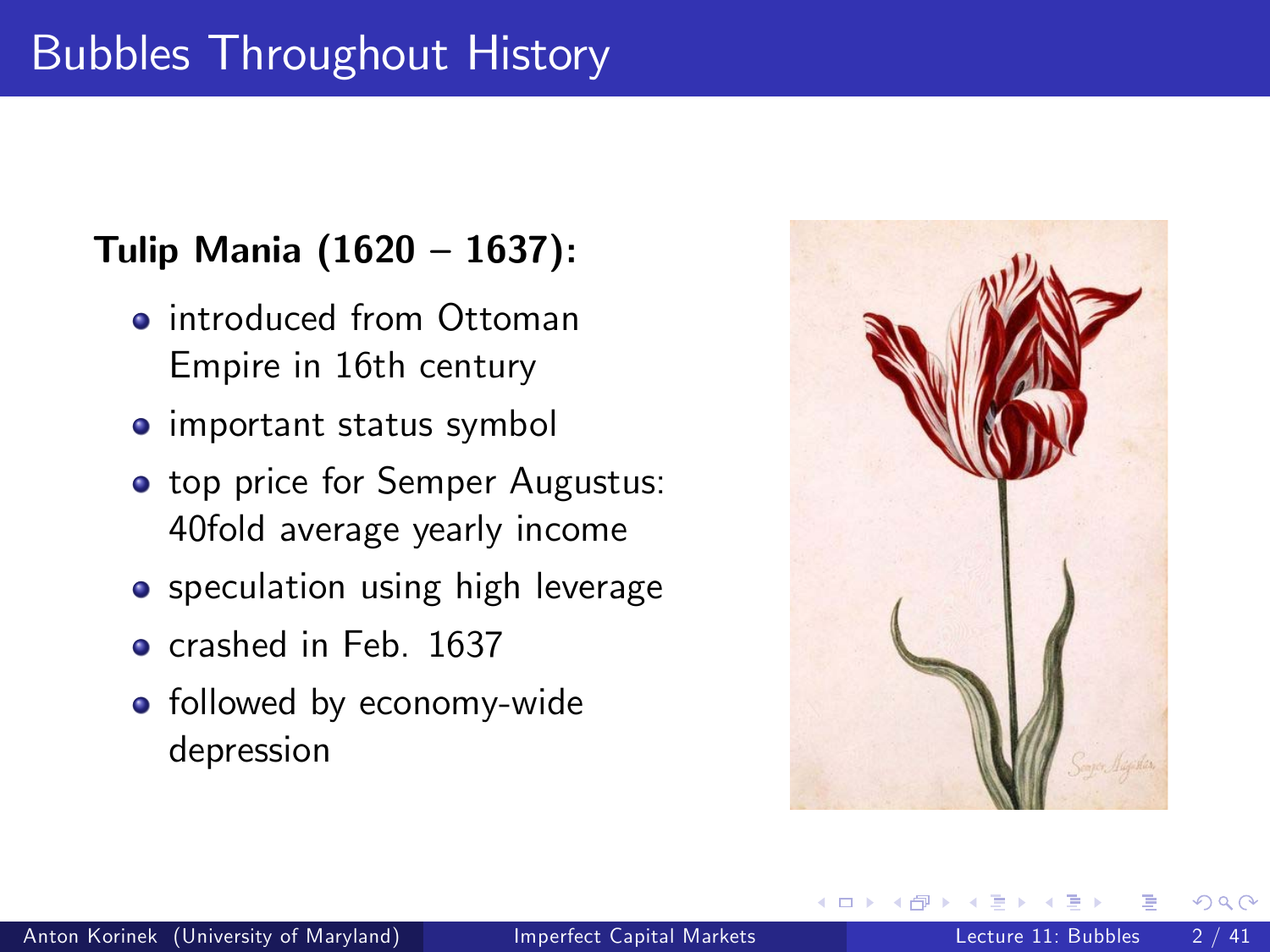# Bubbles Throughout History

## South Sea Bubble  $(1711 - 1720)$ :

- **•** monopoly on trade/slave trade with America
- took on large amount of British government debt (debt/equity swap)
- accompanied by a frenzy of other IPOs:

"A company for carrying on an undertaking of great advantage,

but nobody to know what it is."

at the same time in France: Mississippi Bubble (1720)

## Railway Mania of 1840s, popped in 1846

### Roaring í20s, preceding market crash of 1929:

- **•** five-fold increase of DJIA between 1924 and 1929
- **burst on Black Thursday, October 24, 1929**
- **•** followed by Black Monday and Black Tuesday
- **•** market bottomed in 1932
- level of 1929 was not re-gained until 1954

◂◻▸ ◂<del>⁄</del>ฅ ▸

 $QQ$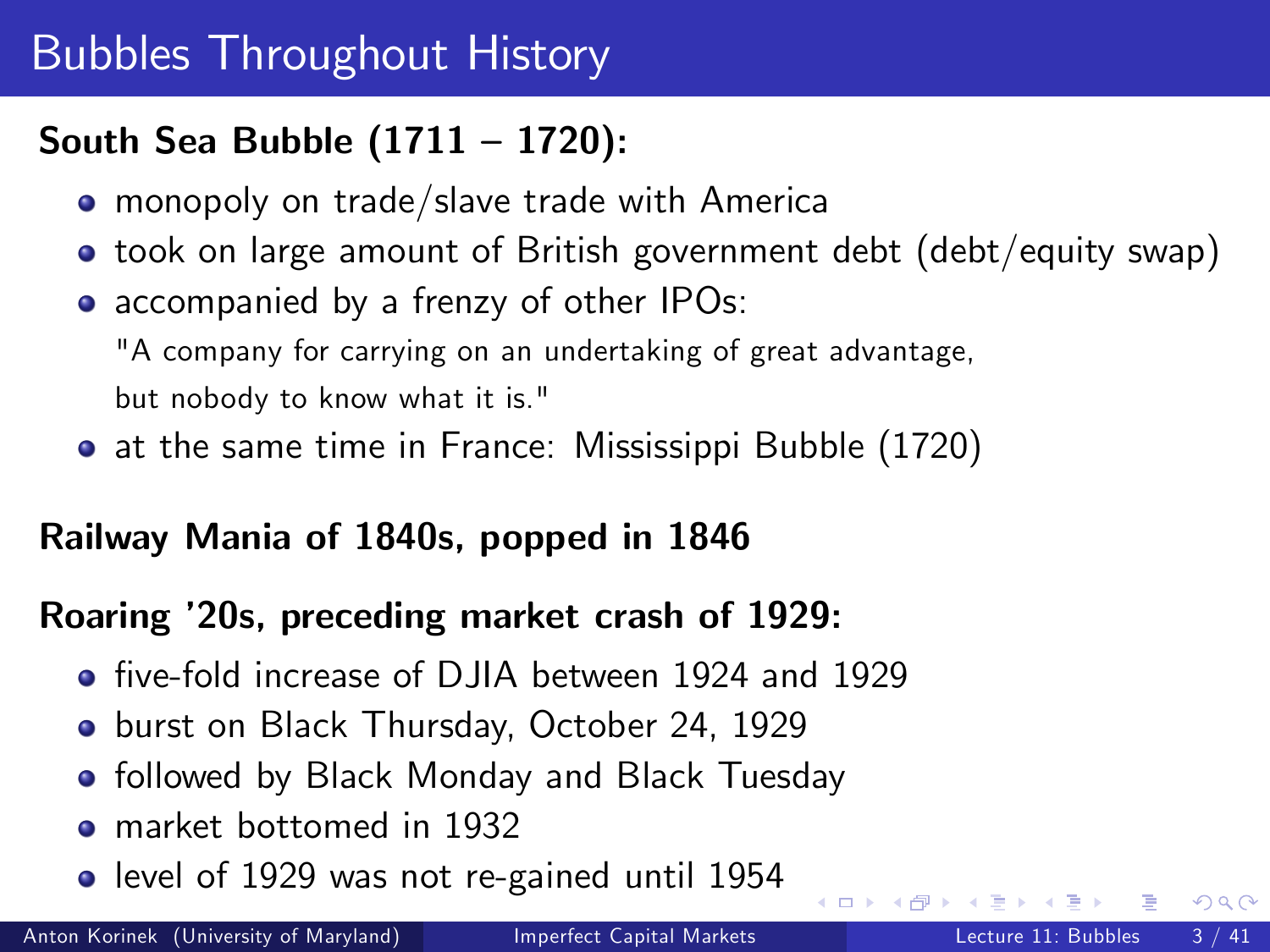### Definition of bubble:

Price of an asset exceeding the asset's fundamental value (e.g. PDV), typically because holders expect that the price will rise further in future

## Categories of bubbles (Brunnermeier, New Palgrave):

- Rational expectations and symmetric information
- **2** Asymmetric information
- <sup>3</sup> Behavioral traders and limits to arbitrage
- **4** Heterogeneous beliefs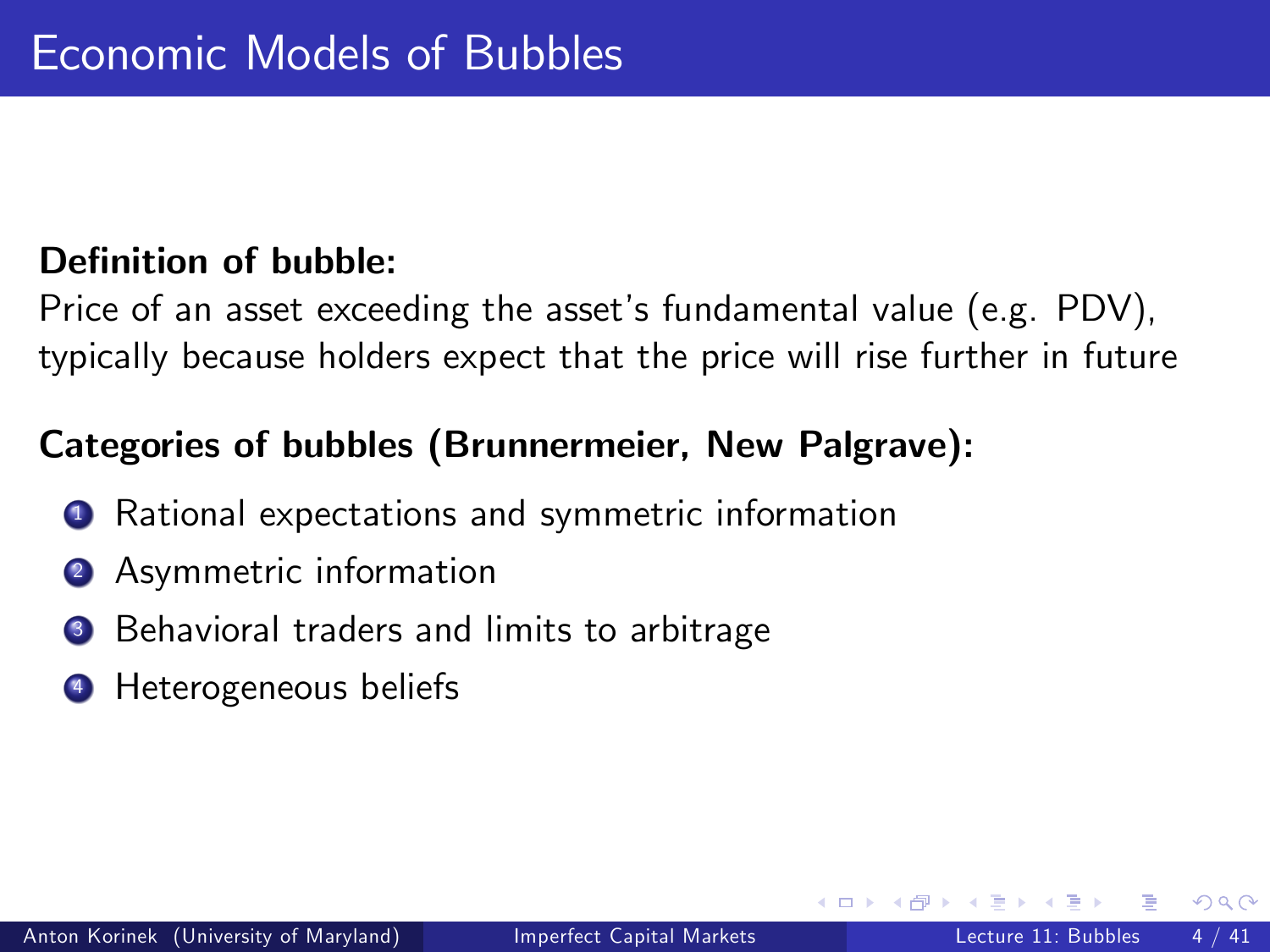#### Rational expectations equilibrium with full information:

price of asset with dividends  $\{d_{t+s}\}_{s=1}^\infty$  $\int_{s=0}^{\infty}$  and required rate of return  $\rho$ 

$$
p_t = E_t \left[ \frac{p_{t+1} + d_{t+1}}{1+\rho} \right]
$$

Solution in infinite horizon world:

$$
p_t = v_t + b_t \quad \text{where} \quad \underbrace{v_t = E_t \left[ \sum \left( \frac{1}{1+\rho} \right)^s d_{t+s} \right]}_{\text{fundamental value}} \quad \text{and} \quad \underbrace{b_t = \frac{E \left[ b_{t+1} \right]}{1+\rho}}_{\text{bubble component}}
$$

To obtain uniqueness: impose transversality condition  $\lim_{s\to\infty} E_t\left[\frac{\rho_{t+s}}{(1+\rho)}\right]$  $\frac{\rho_{t+s}}{\left(1+\rho\right)^s}$  = 0 this rules out bubbles, i.e. it pins down  $b_t = 0 \ \ \forall t$ 

つへへ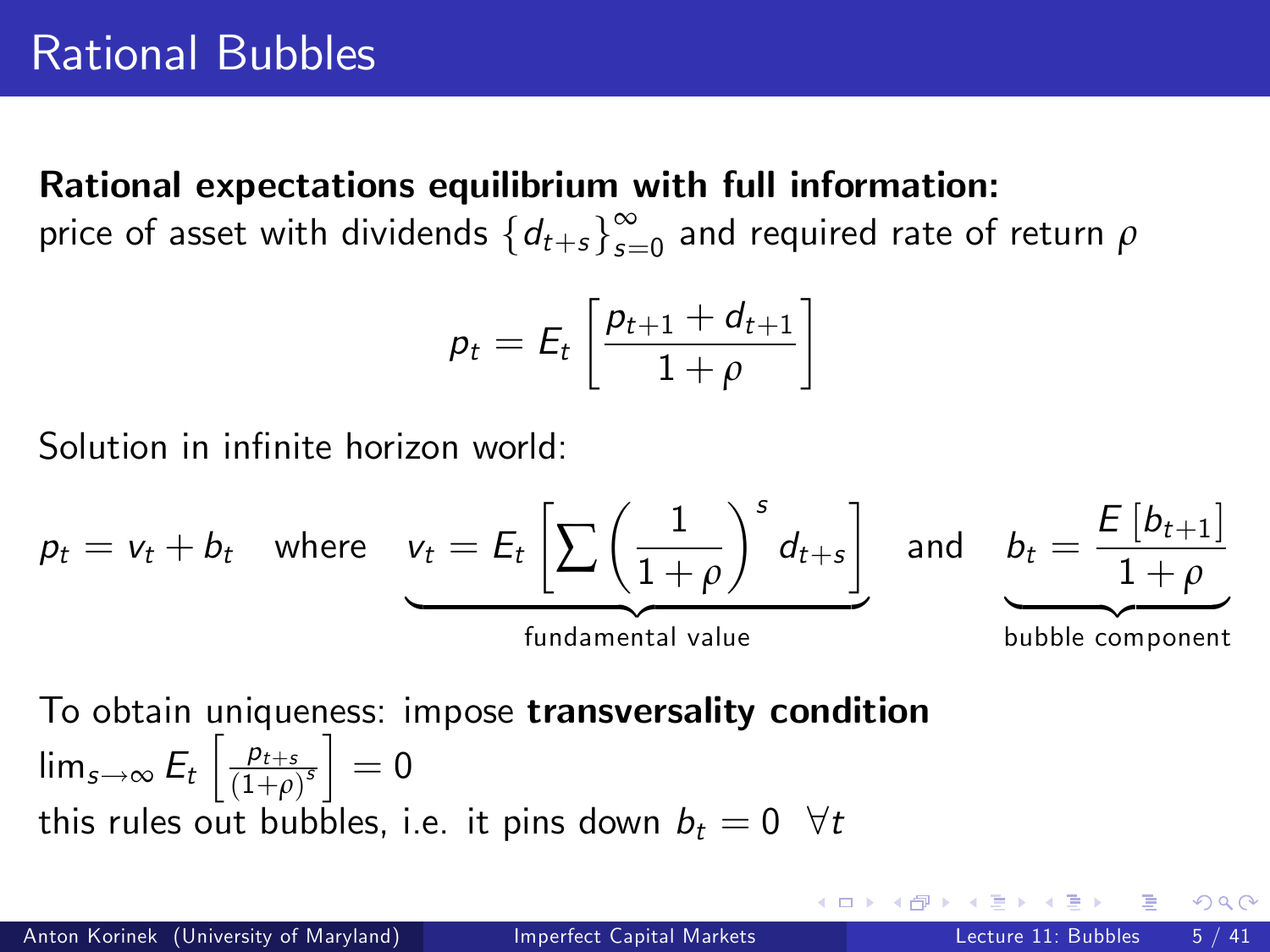# Santos and Woodford (Econometrica, 1997),

Rational Asset Pricing Bubbles: rationality rules out most bubbles

- with finite horizon bubbles cannot exist:  $p_T = d_T$  pins down  $b_T = 0$
- **•** bubbles cannot emerge from nowhere
	- $\rightarrow$  must have existed in all earlier periods
- must be expected to continue forever with non-zero probability
- if there exists an upper limit on the size of a bubble, it cannot exist by backward induction
	- examples: pyramid schemes, commodities with close substitutes
	- if  $\rho > \dot{Y}$  bubble would outgrow world wealth
	- negative bubble  $b_t < 0$  cannot exist with limited liability because  $p_t > 0$
- **•** bubbles only rational if aggregate wealth is infinite-valued because economy is not sufficiently productive (low interest rate)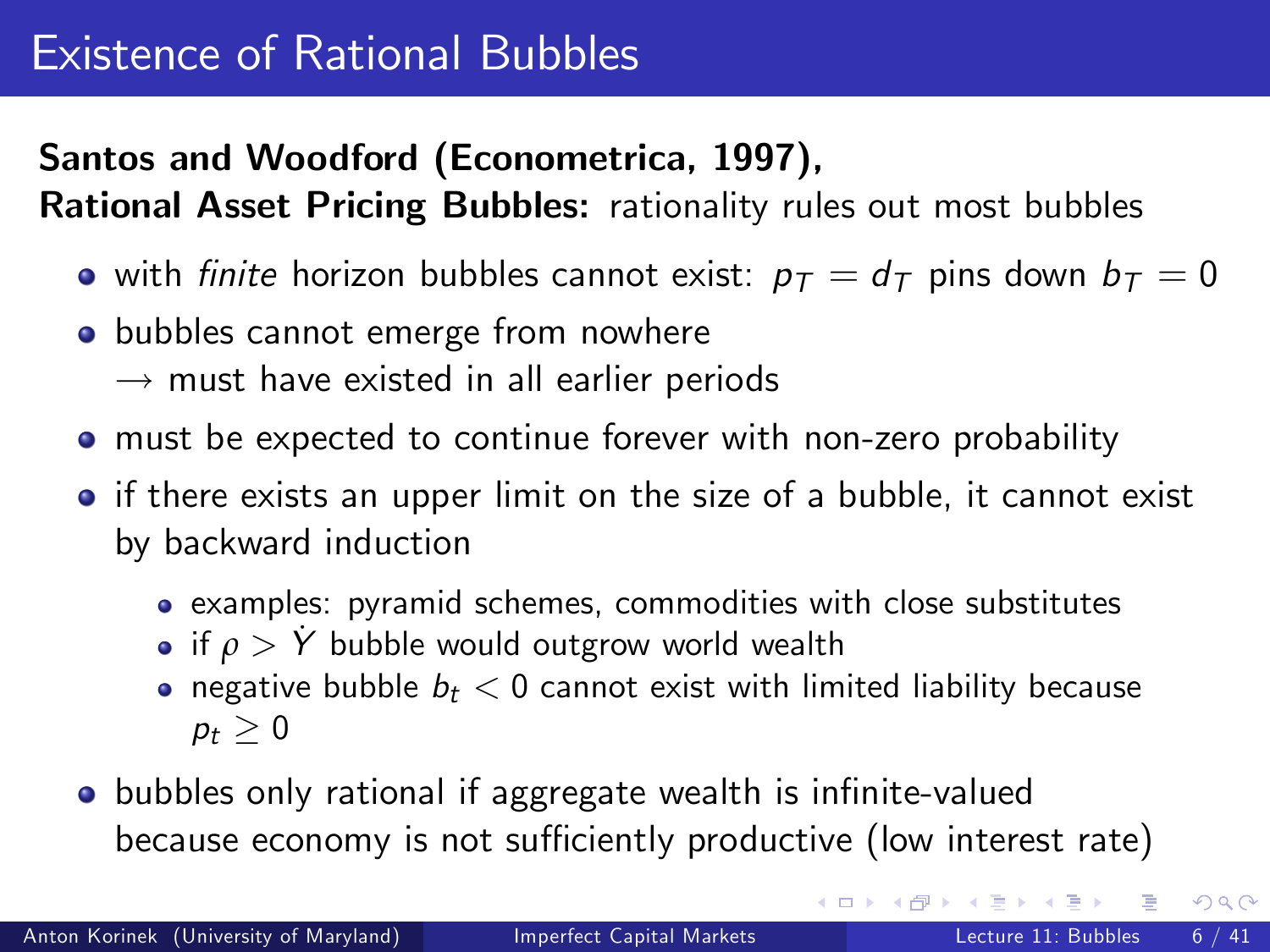Rational bubble term in Blanchard and Watson (1982): General property required:  $E_t [b_{t+1}] = (1 + \rho) b_t$ Example:

<span id="page-6-0"></span>
$$
b_{t+1} = \begin{cases} & \frac{(1+\rho)b_t}{\pi} \text{ with probability } \pi \\ & 0 \text{ with probability } 1-\pi \end{cases}
$$

 $\rightarrow$  bubbles grow at faster rate than required return (until bursting)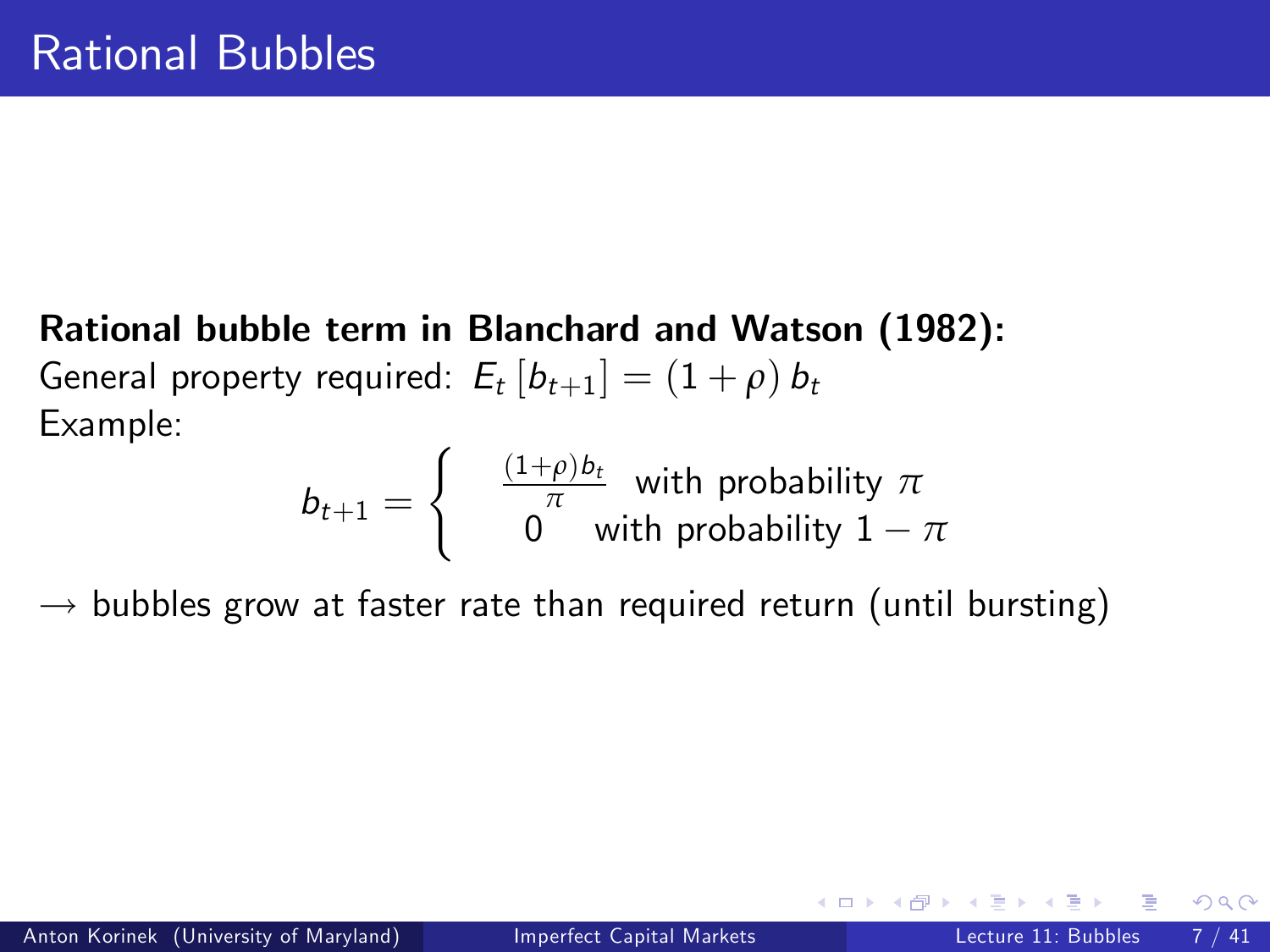# The Limits of Arbitrage

## Shleifer and Vishny (1997): The Limits of Arbitrage

Arbitrage can deflate any bubble, but there are limits to arbitrage

### Textbook definition of arbitrage:

- **•** risk-less market transaction
- **o** requires no capital
- yields positive profit with probability one
- $\rightarrow$  fundamental concept in finance
- $\rightarrow$  much of finance theory is built on "no arbitrage" condition

### Real world: 'risk arbitrage:'

- arbitrageurs need to put up capital (e.g. margin requirement)
- $\bullet$  they may have to inject more capital  $\rightarrow$  danger of illiquidity
- arbitrage usually performed by specialists using other people's money (e.g. hedge funds)
- **•** profit does not result in all states of the wo[rld](#page-6-0)

 $QQ$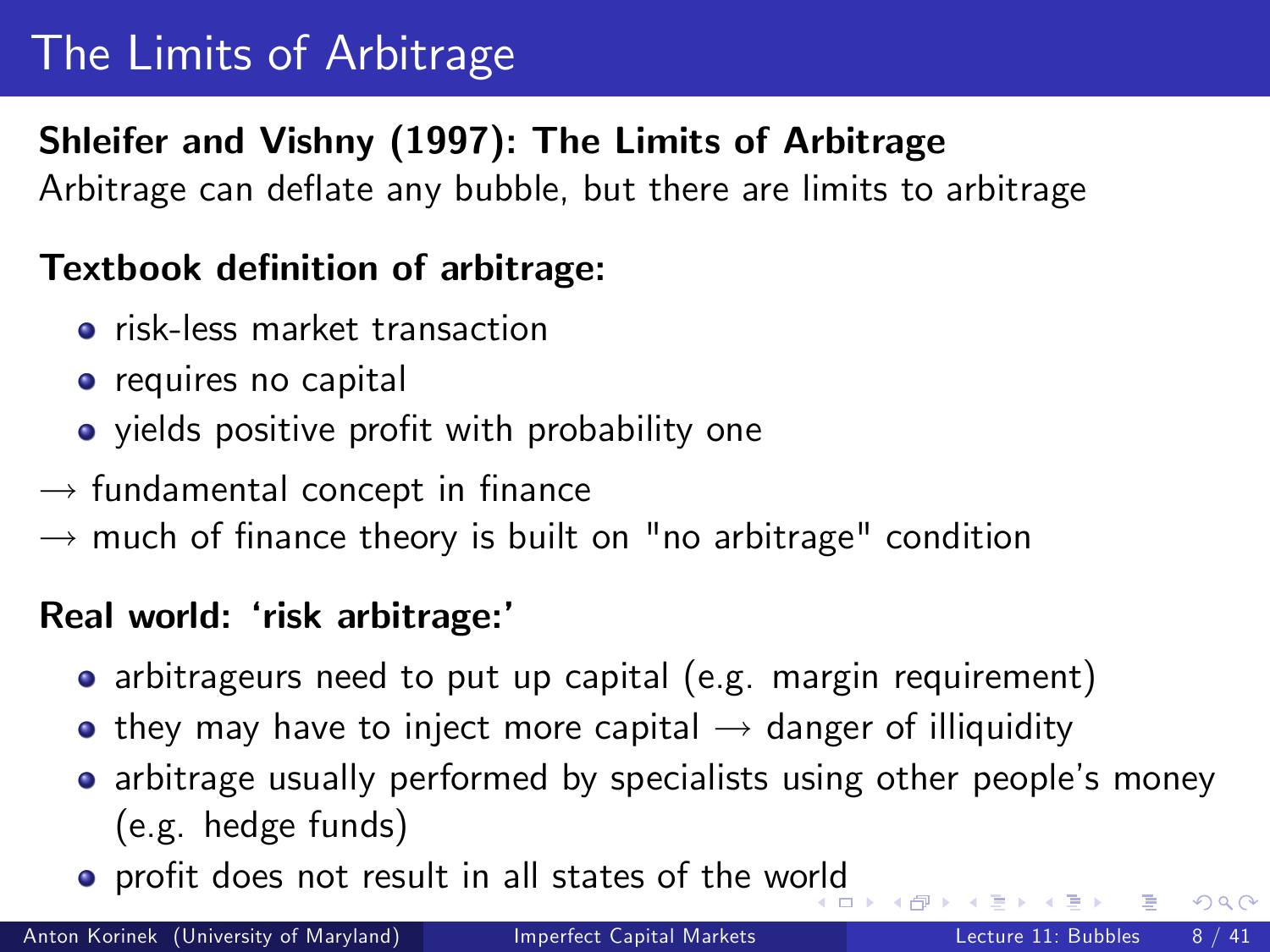# The Limits of Arbitrage

### An Agency Model of Limited Arbitrage:

- three time periods:  $t = 1, 2, 3$
- three sets of agents: competitive arbitrageurs, noise traders, investors
- asset with fundamental value V at  $t = 3$ , known only to arbitrageur

## Behavior of (irrational) noise traders:

- at  $t = 1$ , a random 'pessimism' shock denoted  $S_1 > 0$  occurs
- at  $t = 2$ , misperception increases  $S_2 > S_1$  with probability q
- $\bullet$  noise traders have a demand for assets  $Q^N = \left\lceil {V S_t} \right\rceil / p_t$

## Description of arbitrageurs:

- risk-neutral, access to costless storage technology
- amount of resources under management  $F_t$  ( $F_1$  given)
- at  $t = 2$ , invest all of  $F_2$  if  $S_1 \neq V$  to make profit with certainty: asset demand  $\displaystyle Q^A_2=F_2/\,\displaystyle p_2\,\,\rightarrow\,\,\,p_2=\,V-S_2+F_2$  if  $F_2< S_2$
- at  $t = 1$ , invest  $D_1 \le F_1$  in risky asset for arbitrage

画

 $QQ$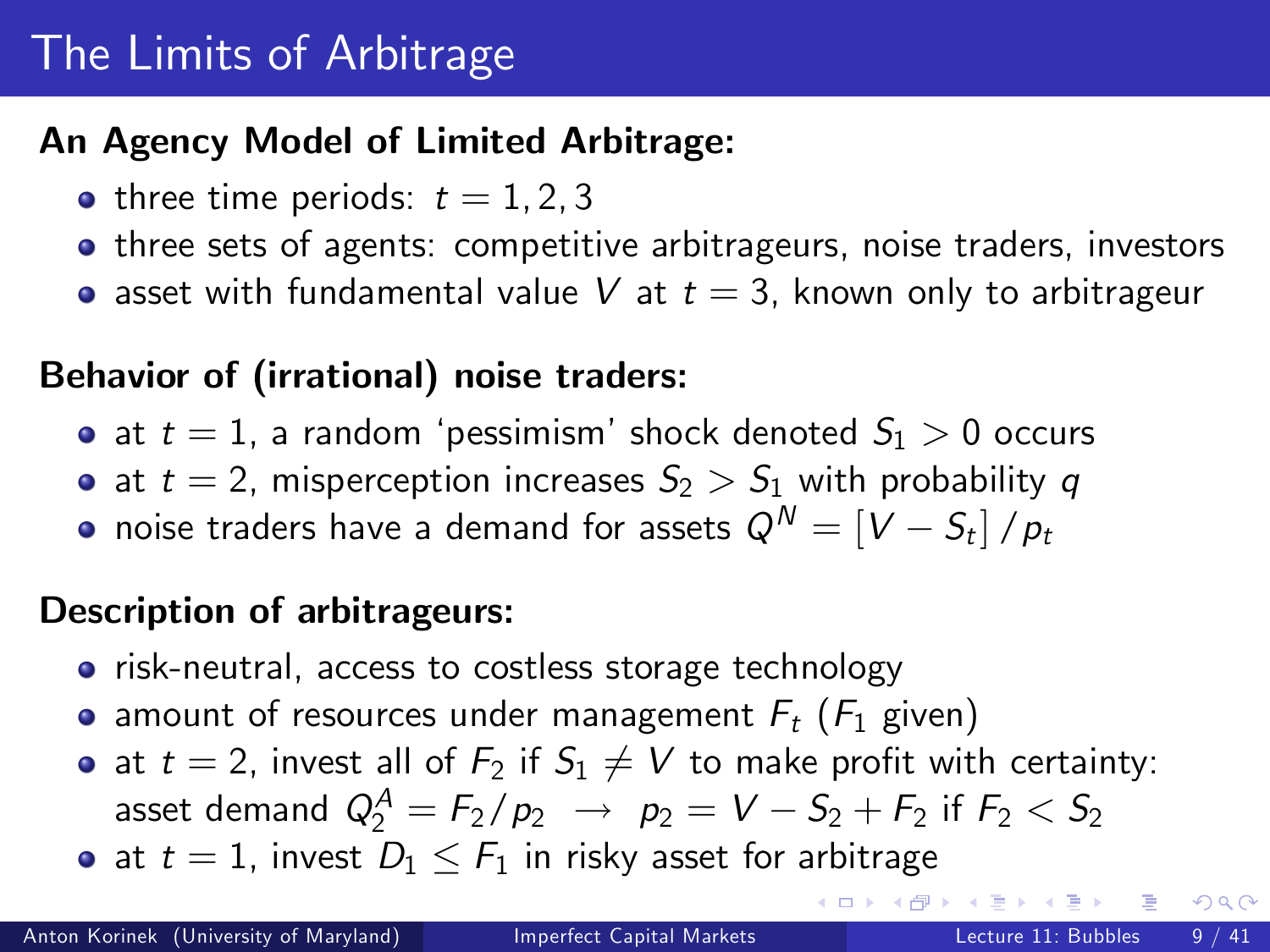# The Limits of Arbitrage

#### Behavior of investors:

- at  $t = 1$ , provide  $F_1$  in resources to arbitrageurs
- at  $t = 2$ , infer skill of arbitrageurs from past returns

$$
R = \frac{D_1}{F_1} \cdot \frac{p_2}{p_1} + \frac{F_1 - D_1}{F_1}
$$

- adjust funds provided to arbitrageurs to  $F_2 = F_1 \cdot G(R)$ where  $G(1) = 1$  and  $G' \ge 1$ , e.g.  $G(R) = aR + (1 - a)$ for  $a < 1$  investors inject funds after bad performance for  $a = 1$  investors are passive for  $a > 1$  investors withdraw funds after bad performance
- $\rightarrow$  in latter case, if asset price moved away from fundamentals, arbitrageurs have less funds available for arbitrage
- $\rightarrow$  fundamental problem of performance-based arbitrage

 $200$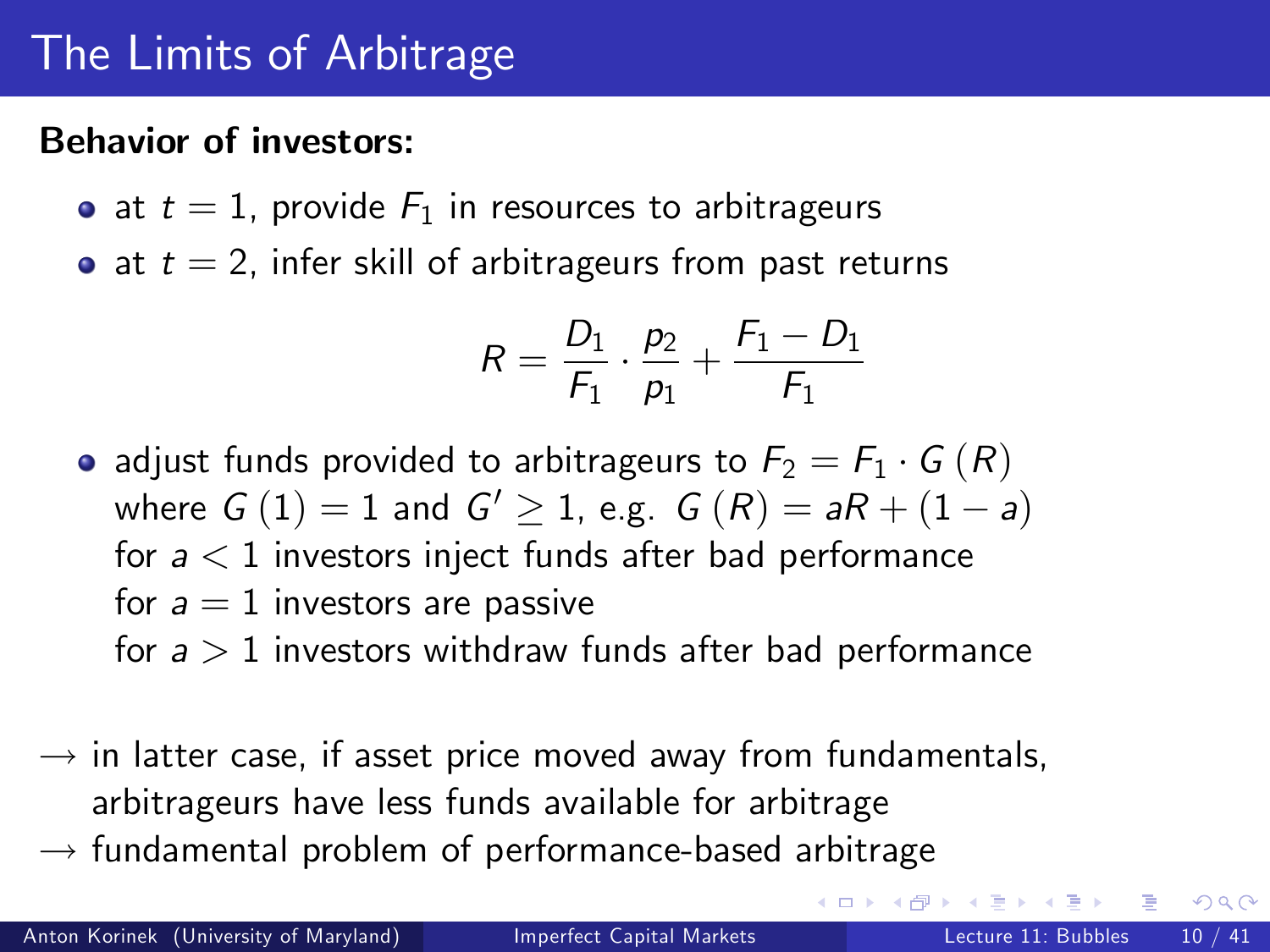# Optimization Problem of Arbitrageurs

### Optimization problem of arbitrageurs:

max 
$$
EW
$$
 =  $(1-q)\begin{Bmatrix} 1 & \frac{p}{q} & \frac{p_1 \cdot V}{p_1} & \cdots & \frac{p}{q-1} \\ 1 & -q & \frac{p}{q} & \frac{p_1 \cdot V}{p_1} & \cdots & \frac{p}{q-1} \end{Bmatrix}$   
+ $q \cdot \frac{V}{p_2} \begin{Bmatrix} a & \frac{p_1 \cdot p_2}{p_1} & \cdots & \frac{p}{q-1} & \frac{p_1 \cdot p_2}{p_1} \\ 1 & -a & \frac{p}{q-1} & \frac{p_1 \cdot p_2}{p_1 \cdot p_1} & \cdots & \frac{p}{q-1} \end{Bmatrix}$ 

First-order condition for raising  $D_1$ :

$$
(1-q)\left(\frac{V}{p_1}-1\right)_{\text{per}}
$$
 +  $q\left(\frac{p_2}{p_1}-1\right)\frac{V}{p_2}$   $\geq 0$ 

benefit from arbitrage at  $t{=}1$   $\;$  loss from not having funds at  $t{=}2$ 

Invest more at time 1 if:

- probability  $q$  of further decline is low
- deviation from fundamental  $V S_1$  is high
- potential loss  $S_2 S_1$  is small,

 $QQ$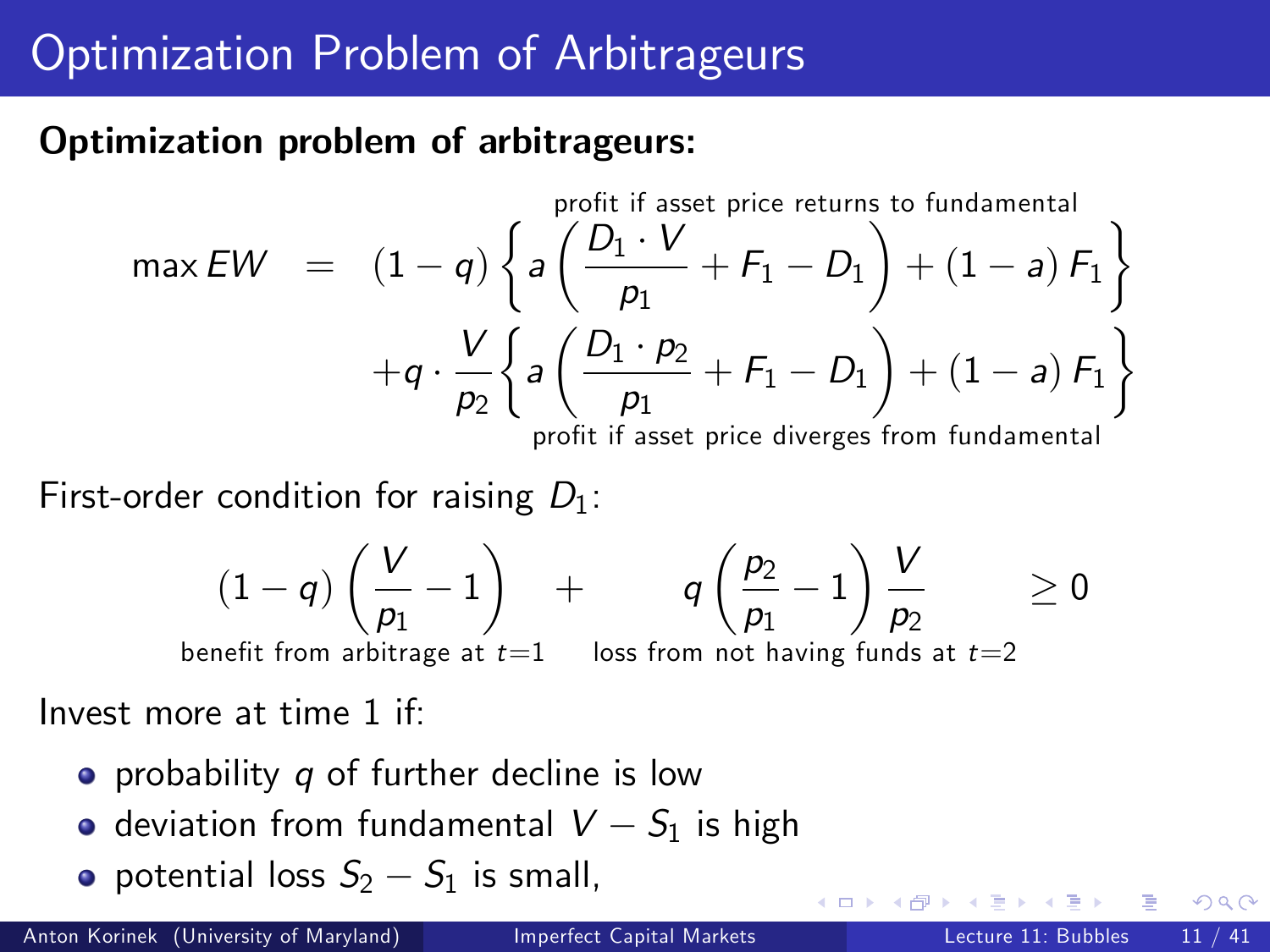**Performance-based arbitrage** ( $a > 0$ ) makes markets less efficient: funds available for arbitrage decline when they are most needed

#### Potential for Amplification:

- if  $a > 1$ , then investors actively withdraw funds after bad performance
- if arbitrageurs have too little liquidity available  $(D_1)$  close to  $F_1$ ), they have to sell assets to obtain liquidity
- **•** this pushes down the market price further than without arbitrageurs
- the greater a and the smaller  $F_1 D_1$ , the stronger amplification
- in operating companies equity cushions liquidity problem of debt in arbitrage funds, all of equity can be withdrawn

<span id="page-11-0"></span> $QQ$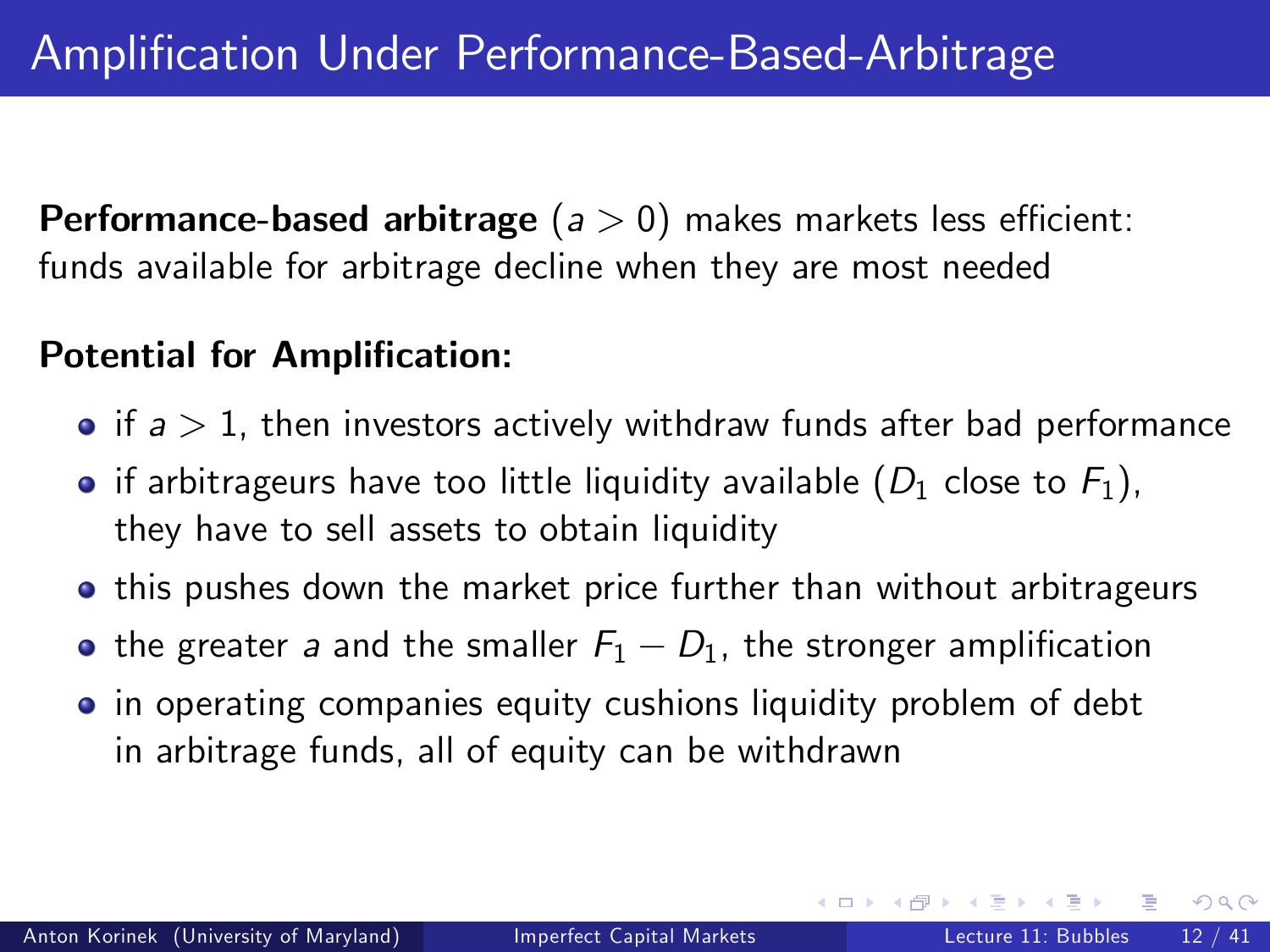## Martin and Ventura (AER, 2012): Economic Growth with Bubbles

#### Bubbles are alternative stores of value:

- **•** capital: costly to produce, but useful in production
- **•** bubbles: free to initiate, but useless in production
	- $\rightarrow$  builds on Samuelson (1958), Tirole (1985)
	- $\rightarrow$  macroeconomic pyramid scheme to remedy dynamic inefficiency
	- $\rightarrow$  bubbles raise consumption by reducing inefficient investment and  $output = counterfactual$
	- $\rightarrow$  bubbles are deterministic and never burst

## Contribution:

- bubbles are stochastic (investor sentiment shocks)
- **•** financial frictions: efficient and inefficient investments coexist
- <span id="page-12-0"></span>• bubbles reallocate capital from inefficient to efficient investments and typically raise output  $\Omega$

Anton Korinek (University of Maryland) [Imperfect Capital Markets](#page-0-0) Lecture 11: Bubbles 13 / 41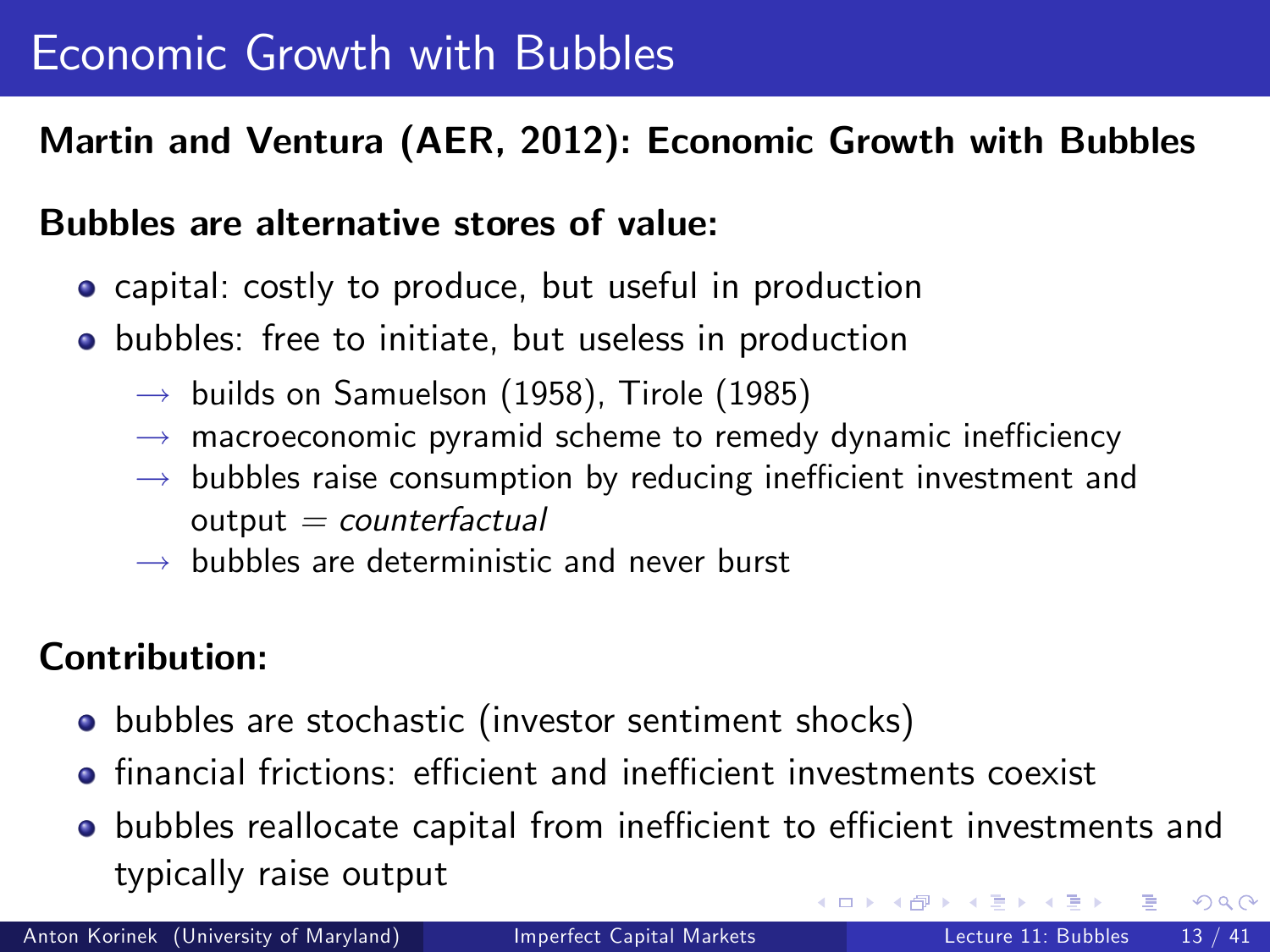### Bubbles as Pyramid Schemes:

- Assume OLG setup:
	- young households work and invest (high/low productivity)
	- o old households consume
- **Focus on market for bubbles:** 
	- supply of bubbles: old households  $+$  new bubble creators  $\rightarrow$  use revenue for productive investments
	- **o** demand for bubbles: new unproductive households:
		- $\rightarrow$  bubbles  $=$  better return than unproductive investments
- In practice: bubbles attached to real assets (e.g. stocks, real estate, ...)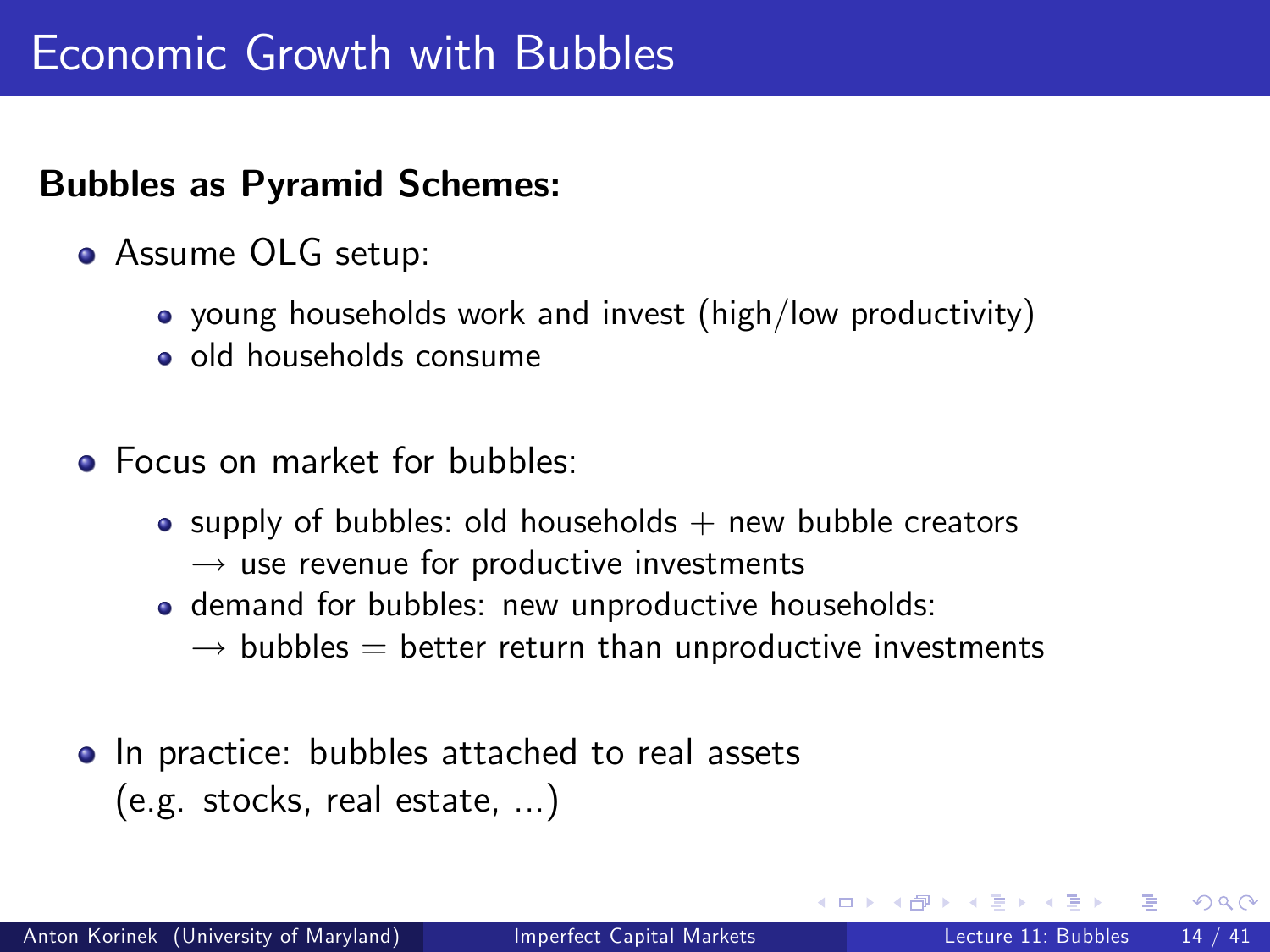# Model Setup:

- OLG setup: each generation lives two periods (young, old)
- individuals value old-age consumption  $U = E[c_{it+1}]$
- young supply one unit of labor  $l_t = 1$
- $\mathsf{Cobb\text{-}Douglas\ production: } \mathcal{F} = \mathcal{A}_{it} \, k^{\alpha}_{t} \textstyle \int_{t}^{1-\alpha}$  $\rightarrow w_t = (1 - \alpha) A_{it} k_t^{\alpha}, r_t = \alpha A_{it} k_t^{\alpha - 1}$
- **•** fraction  $\varepsilon$  of young is productive:  $A_{it} = 1$ , others  $A_{it} = \delta < 1$  $\rightarrow$  set of productive  $P_t$  and unproductive  $U_t$  investors
- $\bullet$  financial friction prevents borrowing/lending
- young save labor income (fraction  $s = (1 \alpha)$  of output)
- **a** aggregate productivity  $A = \varepsilon + (1 \varepsilon) \delta$
- equilibrium without bubbles:  $k_{t+1} = s A k_t^{\alpha}$

 $QQ$ 

イロト イ押ト イヨト イヨト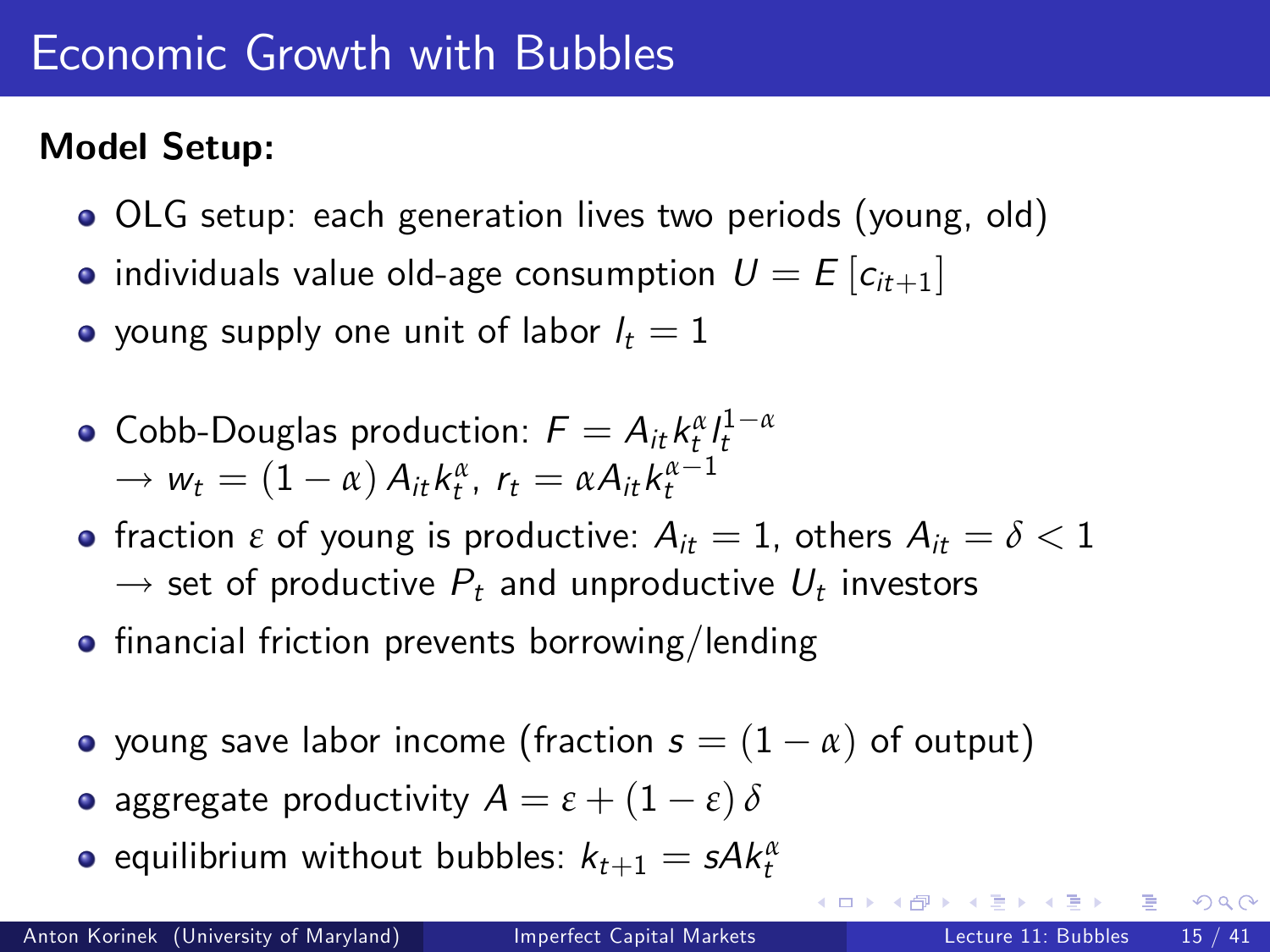### Introduction of Bubbles:

\n- • 
$$
b_t
$$
 ... market price of all existing bubbles
\n- •  $b_t^P$ ,  $b_t^U$  ... new bubbles by  $P$  and  $U$
\n- •  $\{b_t, b_t^P, b_t^U\}_{t=0}^{\infty}$  ... stochastic process for bubbles
\n- •  $h_t = \{b_t, b_t^P, b_t^U\}$  ... realization in period  $t$
\n- $h^t = \{h_0, \ldots, h_t\}$  ... history of realizations
\n- $H_t$  ... set of possible histories
\n

# Definition

A stochastic process  $\left\{b_t, b_t^P, b_t^U\right\}_{t=0}^{\infty}$  is an equilibrium bubble if (i)  $b_t + b_t^P + b_t^U > 0$  in some t and  $h^t \in H_t$  and (ii) there exists a sequence  $\left\{k_t(h^t)\right\}_{t=1}^{\infty}$  $\int_{t=0}^{\infty}$  that satisfies individual maximization and market clearing for all t and  $h^t \in H_t$ .

Return on bubbles: 
$$
R_t = \frac{b_{t+1}}{b_t + b_t^P + b_t^U}
$$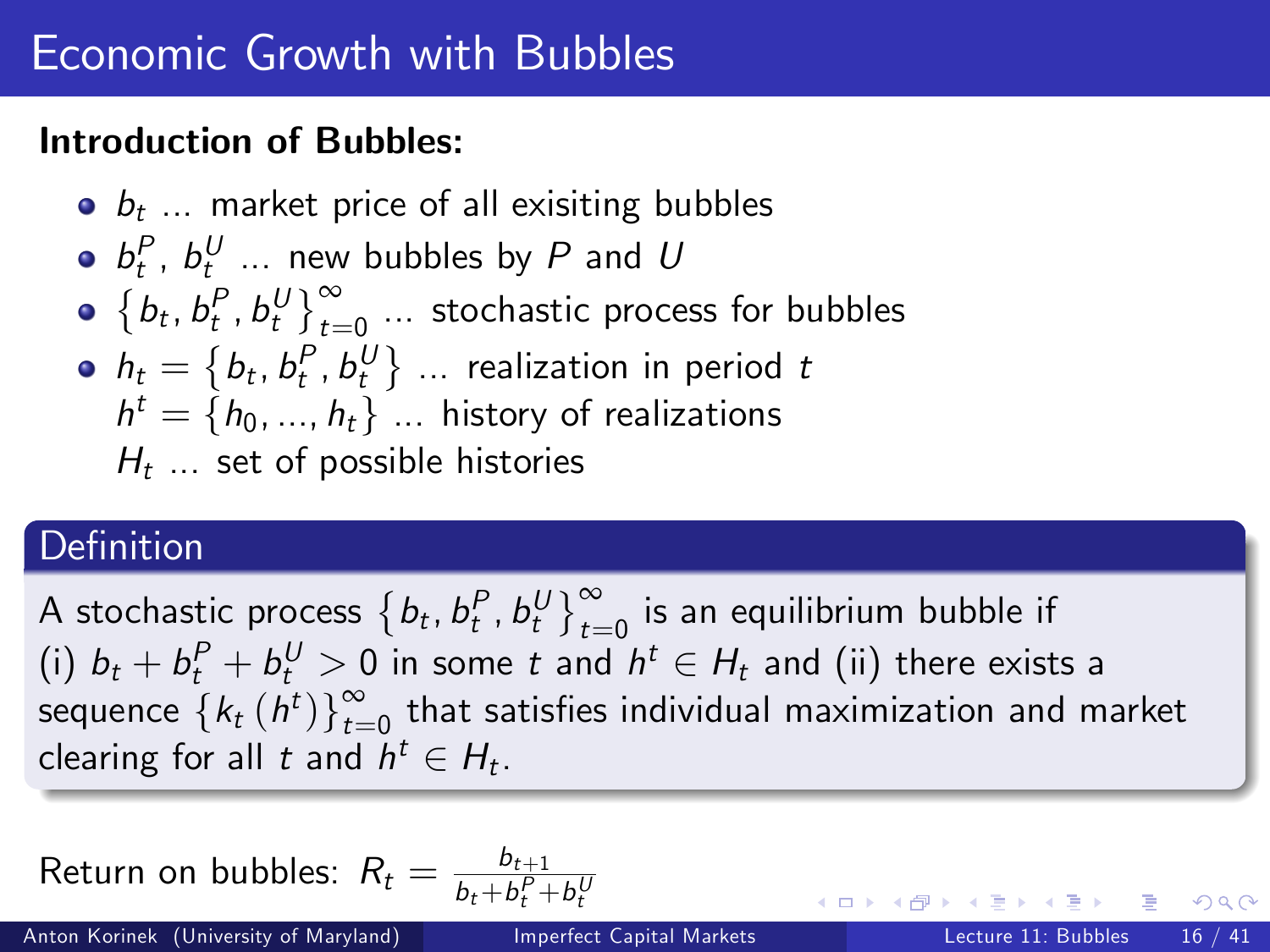### Equilibrium with Bubbles: 2 Equations

 $\textbf{1}$  If  $b_t + b_t^P + b_t^U > 0$ , bubble must deliver adequate return (note:  $(1 - \varepsilon)$  *sk*<sub>t</sub><sup>α</sup> is demand for saving of U)  $\inf\, b_t + b_t^P < (1-\varepsilon)\,$ sk $_t^\alpha$  then  $E_t\left[ R_t \right] = \delta \alpha k_{t+1}^{\alpha-1}$ if  $b_t + b_t^P = (1 - \varepsilon) s k_t^{\alpha}$  then  $E_t [R_t] \in \left[ \delta \alpha k_{t+1}^{\alpha - 1}, \alpha k_{t+1}^{\alpha - 1} \right]$ i if  $b_t + b_t^P > (1 - \varepsilon)$  sk<sub>t</sub><sup>α</sup> then  $E_t [R_t] = \alpha k_{t+1}^{\alpha - 1}$ **2** Bubble can't exceed aggregate savings:  $0 \leq b_t \leq s k_t^{\alpha}$ 

## Dynamics of Capital Stock:

if  $b_t + b_t^P < (1-\varepsilon)$  sk $\alpha_t^{\alpha}$ : marginal buyer of bubble unproductive  $t$  then  $k_{t+1} = s$ A $k_{t}^{\alpha} + (1-\delta) \, b_{t}^{P} - \delta b_{t}$  $\rightarrow$  crowding out effect of bubbles  $b_t$  $\rightarrow$  reallocation effect of bubbles  $b_t^P$ if  $b_t + b_t^P \geq (1 - \varepsilon)$  sk $_t^{\alpha}$ : marginal buyer of bubble productive then  $k_{t+1} = sk_t^{\alpha} - b_t$ 

 $\Omega$ 

スタース ミドス ミドーミ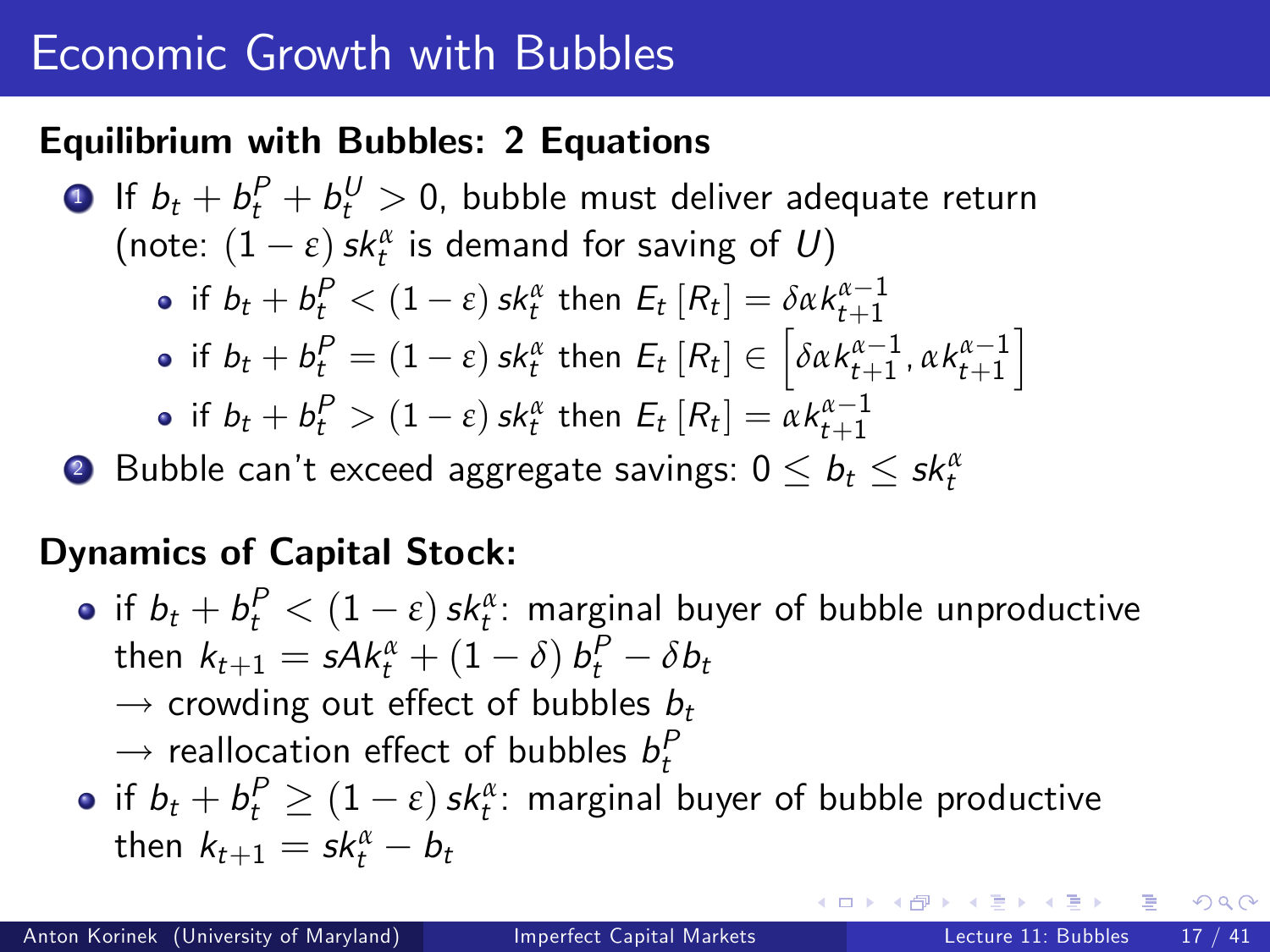Recursive Notation of 2 Equlibrium Equations: Denote  $x_t = \frac{b_t}{s k_t^{\alpha}}$  and same for  $x_t^P$  and  $x_t^U$ t **1** If  $x_t + x_t^P + x_t^U > 0$ , bubble must deliver adequate return: if  $x_t + x_t^P < 1 - \varepsilon$  then  $E_t x_{t+1} = \frac{\alpha}{s}$ .  $\delta\left(x_t + x_t^P + x_t^U\right)$  $A+(1-\delta)x_t^P-\delta x_t$ if  $x_t + x_t^P = 1 - \varepsilon$  then  $E_t x_{t+1} \in$  *α* s  $\delta\left(x_t + x_t^P + x_t^U\right)$  $\frac{\delta(x_t+x_t^{\mu}+x_t^{\nu})}{A+(1-\delta)x_t^{\mu}-\delta x_t}, \frac{\alpha}{s} \cdot \frac{x_t+x_t^{\mu}+x_t^{\mu}}{1-x_t}$ 1 if  $x_t + x_t^P > 1 - \varepsilon$  then  $E_t x_{t+1} = \frac{\alpha}{s} \cdot \frac{x_t + x_t^P + x_t^P}{1 - x_t}$ 

**2** Bubble can't exceed aggregate savings:  $0 \le x_t \le 1$ 

#### Sources of shocks:

- new bubble creation  $x_t^P$ ,  $x_t^U$
- $\bullet$  old bubble valuation:  $x_t$

つへへ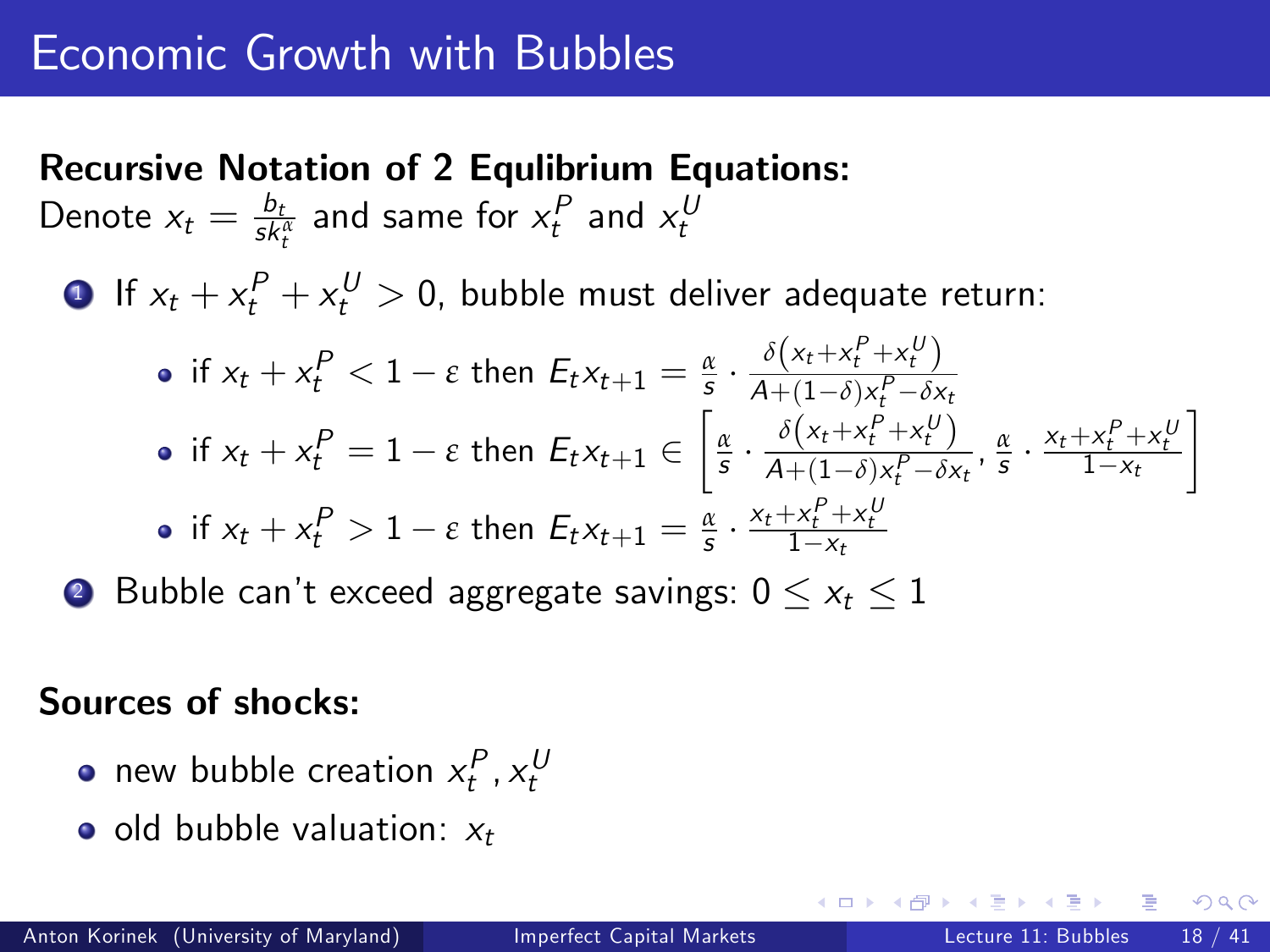Existence of Bubbles: bubbly episodes are possible if

$$
\alpha < \left\{ \begin{array}{l} s \cdot \frac{A}{\delta} & \text{if } A > 1-\epsilon \\ s \cdot \frac{A}{\delta} \cdot \max\left\{1, \frac{1}{4(1-\epsilon)A}\right\} & \text{if } A \leq 1-\epsilon \end{array} \right.
$$

consider first a single episode of bubble creation  $x^P_{t0} + x^U_{t0} > 0$ :

- if  $\alpha >$   $s\frac{A}{\delta}$ , then  $E_t x_{t+1} > x_t$  at all times  $\rightarrow$  bubble needs to grow continuously
- <span id="page-18-0"></span>if  $\alpha \leq s \frac{A}{\delta}$ , then interior solution possible
	- $\rightarrow$  rational bubble can exist
- $\bullet$  subsequent bubble creation by U keeps result unchanged (old bubble and new bubble compete)
- subsequent bubble creation by  $P$  is different:
	- it shifts  $E_t x_{t+1}$  schedule upwards if  $x_t \in (0, A] \cup (1 \varepsilon, 1]$ ,
	- **o** downwards otherwise
	- intuitively, it raises investment and wage income next period
		- $\rightarrow$  may make bubbles more affordable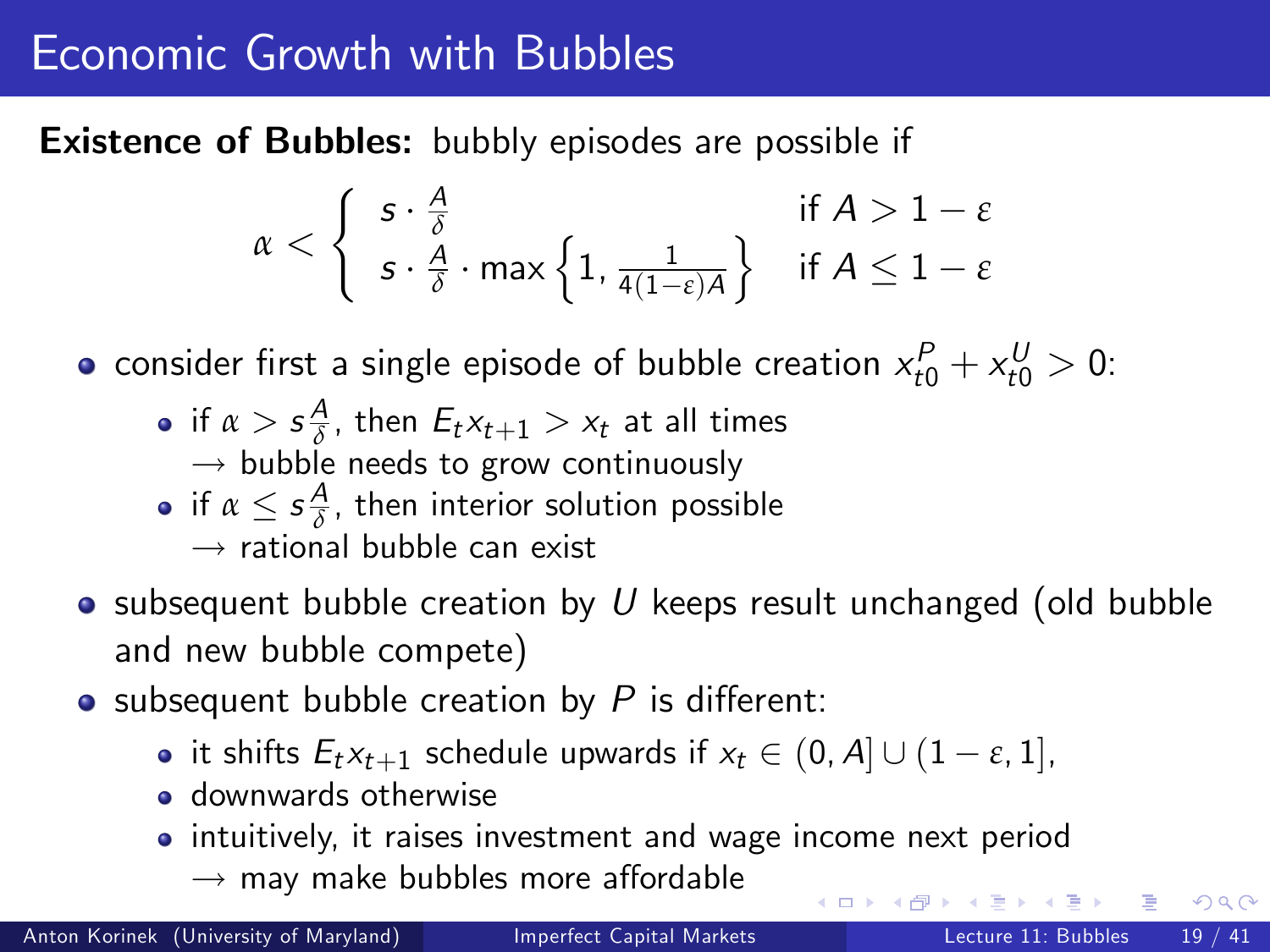<span id="page-19-0"></span>δ

## Existence of Bubbles:

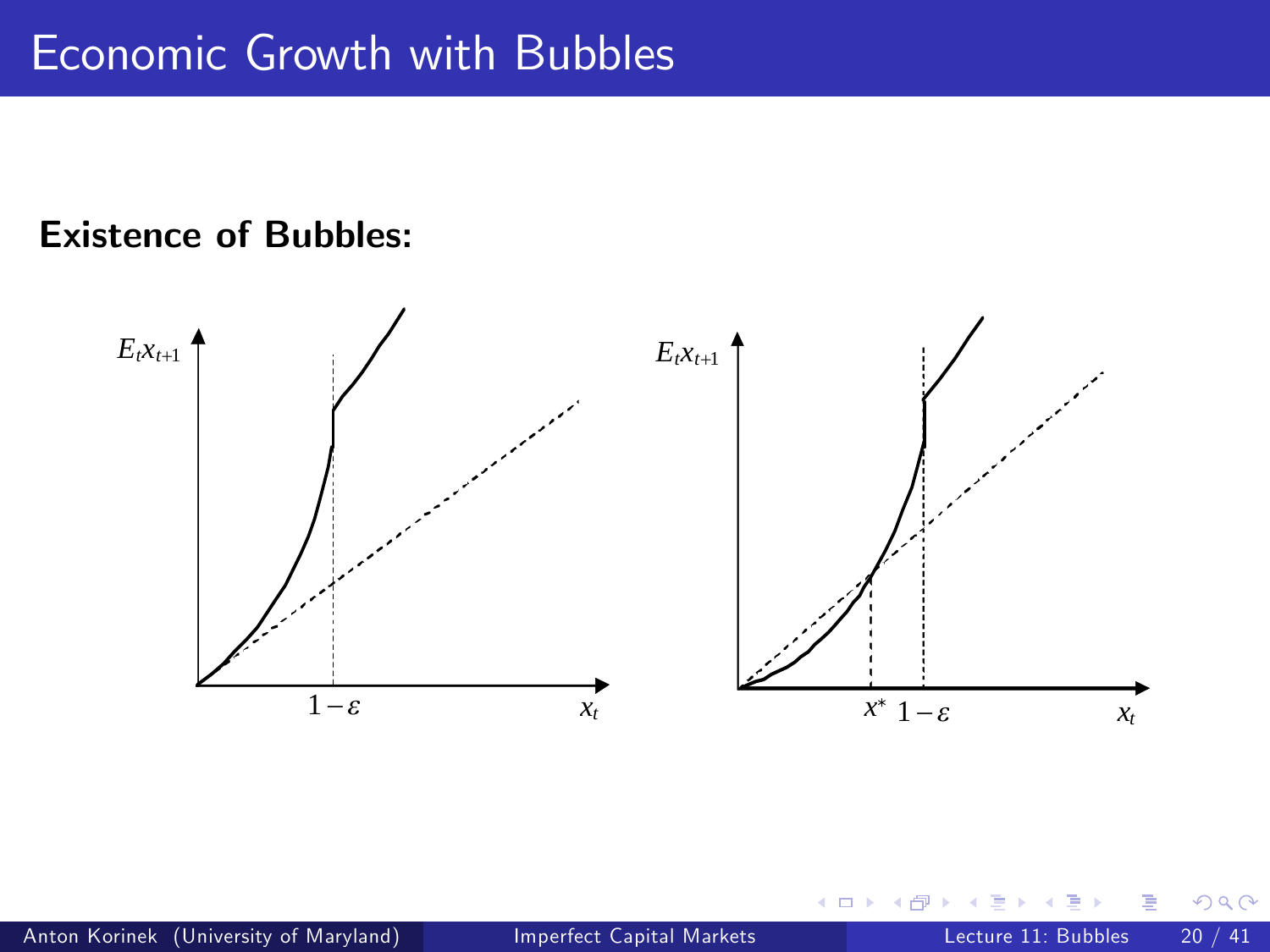## **Existence of Bubbles:** i.e. 4<sup>1</sup>

<span id="page-20-0"></span>

for all *t* > *t*0. In both panels, this bubble creation by productive investors shifts the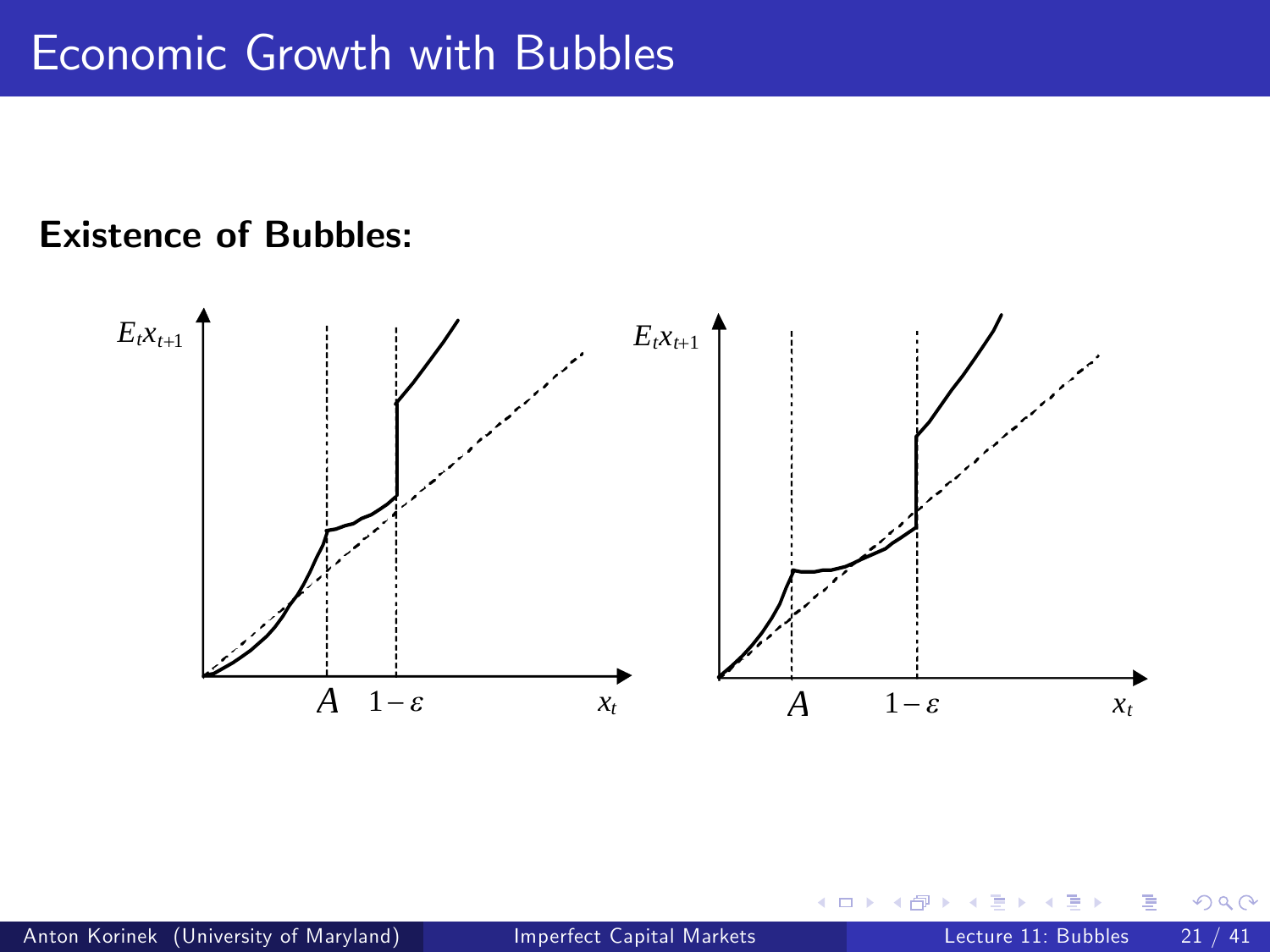# Abreu and Brunnermeier (Econometrica, 2003), Bubbles and **Crashes**

- Rational arbitrageurs interact with behavioral traders
- **Lack of common knowledge: informed arbitrageurs don't know if** other arbitrageurs are informed
- Arbitrageurs have difficulty coordinating their behavior
- Trade-off between two conflicting objectives:
	- make profits from riding the bubble
	- avoid losses by leaving the market in time
- Unique equilibrium of when the bubble will burst
- <span id="page-21-0"></span>**•** Small news events can trigger synchronization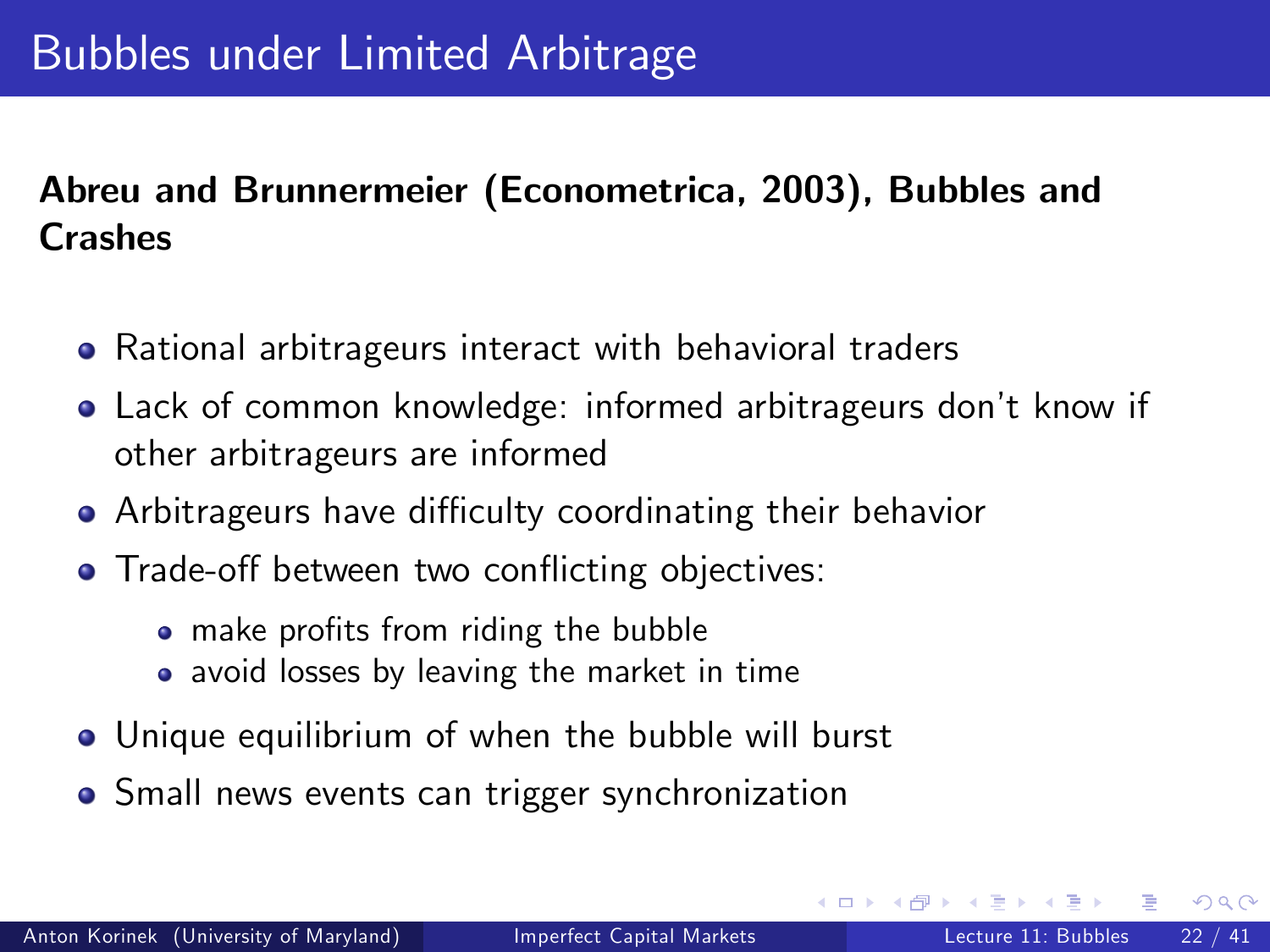#### Assumptions on evolution of bubble and fundamental:

• Price starts at 
$$
t = 0
$$
 with  $p_0 = 1$ 

- During  $t \in [0, t_0]$ , price grows at rate g because of good fundamentals:  $p_t = e^{\mathcal{g}t}$
- $t_0$  is random, distributed exponentially over  $[0, \infty)$  with c.d.f  $\Phi\left(t_0\right)=1-e^{-\lambda t_0}$
- After  $t_0$ , fundamental grows at 'regular' rate  $r < g$ discrepancy is 'bubble term'  $\beta(t-t_0) = 1 - e^{-(g-r)(t-t_0)}$
- $\bullet$  Stock price continues to grow at rate g until selling pressure of arbitrageurs sufficiently strong or until maximum bubble  $\bar{\beta}$  reached at  $\bar{\tau} \rightarrow$  price drops by  $\beta(\cdot)$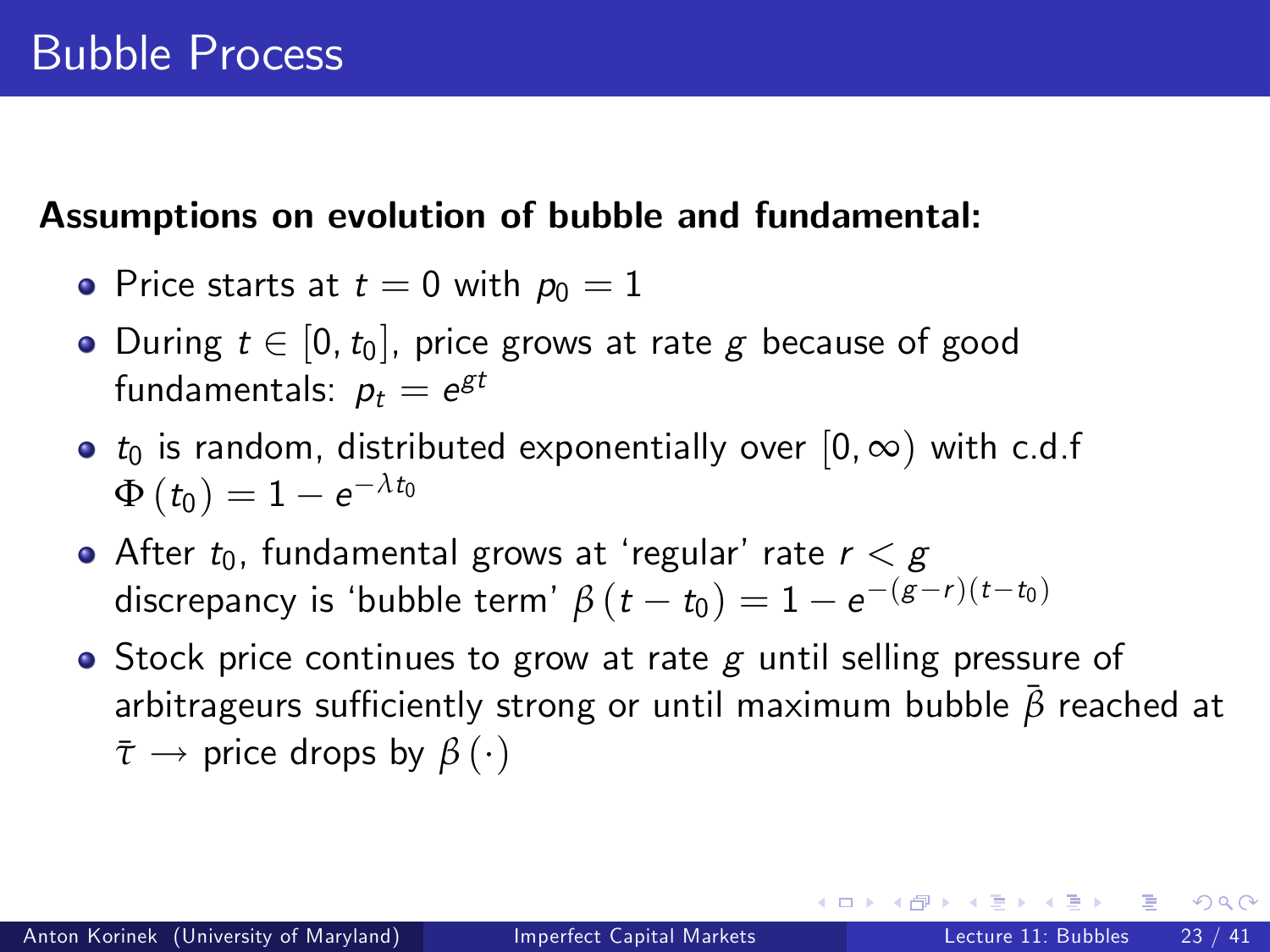

maximum life-span of the bubble  $\bar{\tau}$ 

**← ロ → → ← 何 →** 

正々 メラメ

 $\rightarrow$ 

 $299$ 

э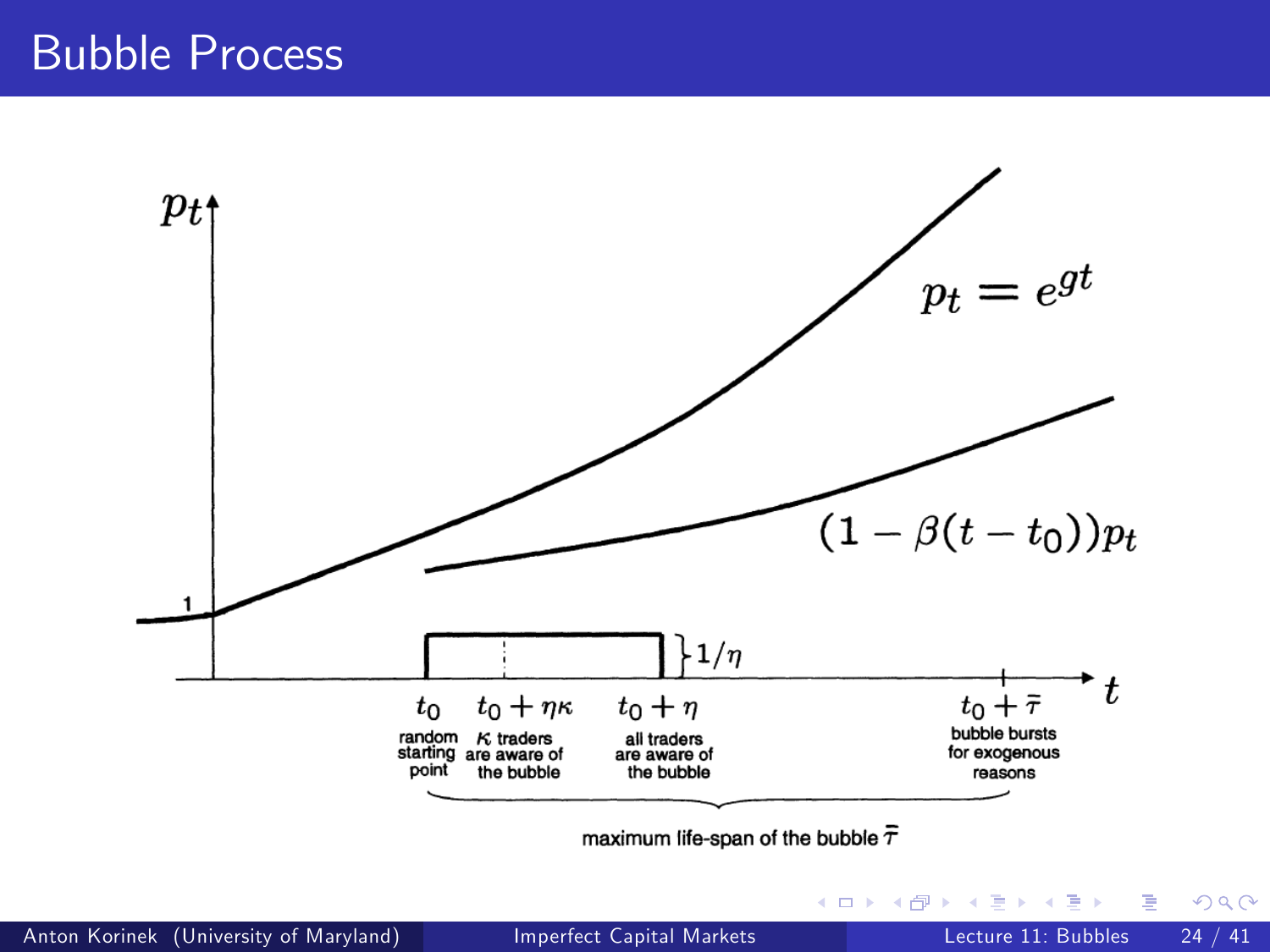#### Assumptions on information of arbitrageurs:

- Arbitrageurs become sequentially informed of bubble in random order over the interval  $[t_0, t_0 + \eta]$  ... 'awareness window'
- Agent who receives signal at  $t_i$  knows that  $t_0 \in [t_i \eta, t_i]$
- Subjective distribution of  $t_0$  is

$$
\Phi\left(t_0\big|t_i\right)=\frac{e^{\lambda\eta}-e^{\lambda\left(t_i-t_0\right)}}{e^{\lambda\eta}-1}
$$

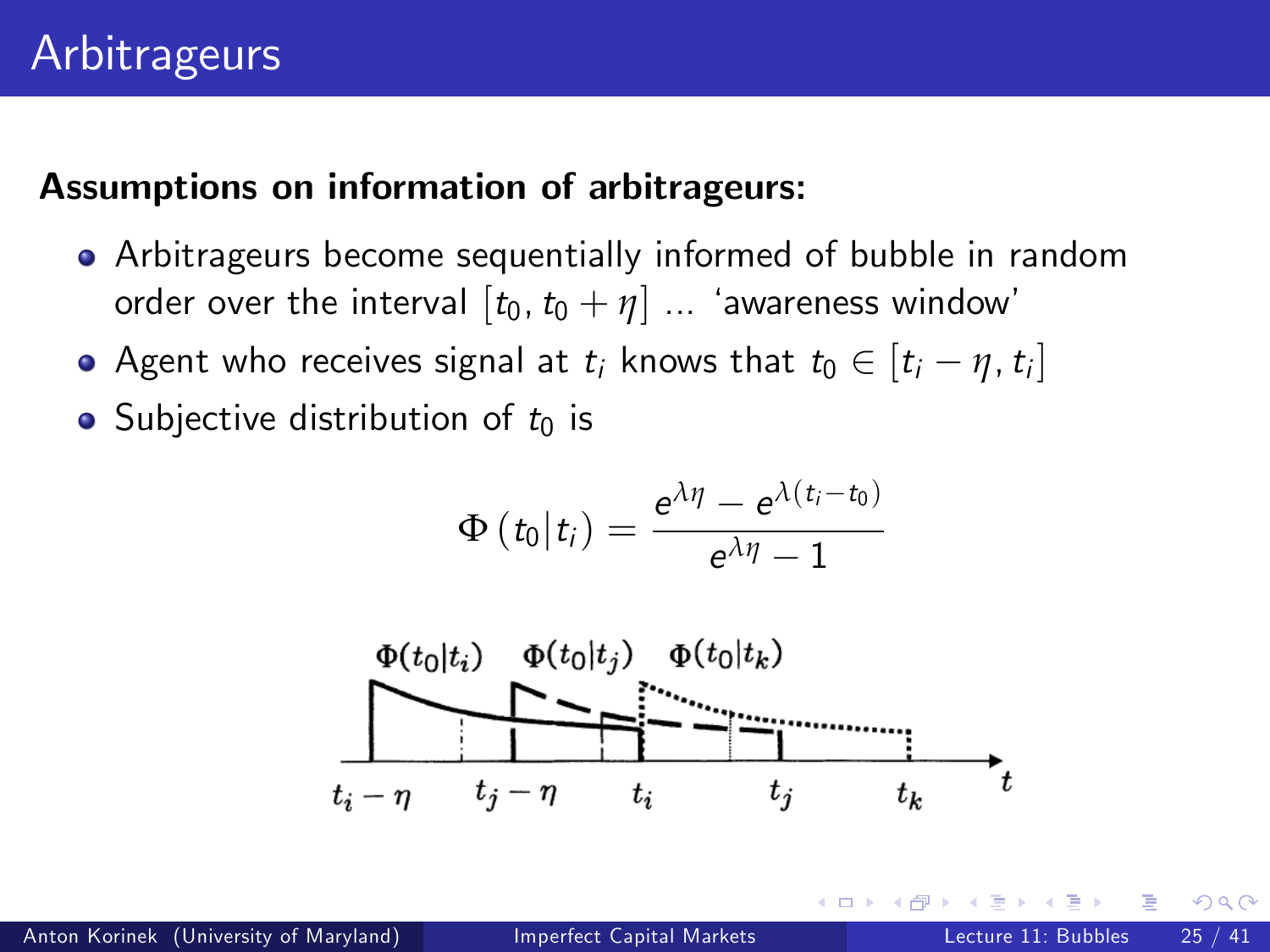# **Arbitrageurs**

## Assumptions on behavior of arbitrageurs:

- **•** Denote each arbitrageur's selling decision as  $\sigma(t, t_i) \in \{0, 1\}$
- **•** Each arbitrageur's selling time is  $T(t_i) = \inf \{ t | \sigma(t, t_i) > 0 \}$
- Aggregate 'selling pressure' is  $s\left(t,t_{0}\right)=\int_{0}^{\min\left\{t,t_{0}+\eta\right\}}\sigma\left(t,t_{i}\right)dt_{i}$
- Bursting time is  $T^*(t_0) = \inf \{ t | s(t, t_0) \geq \kappa \text{ or } t = t_0 + \overline{\tau} \}$ where *κ* is the necessary aggregate selling pressure to pop bubble Note:  $\mathcal{T}^{*}\left( t_{0}\right)$  is strictly increasing
- Belief distribution of bursting time is  $\Pi\left(t\vert t_i\right)=\int$  $T^{*}(t_{0}) \leq t d\Phi(t_{0}|t_{i})$
- Transaction cost is constant in real terms:  $c \cdot e^{rt}$
- Refinement of beliefs: if agent  $t_i$  sells, she rationally believes that all agents  $t_j,\,j< i$  have already sold

$$
\text{Implication:} \qquad T^*(t_0) = \min \left\{ T \left( t_0 + \eta \kappa \right), t_0 + \bar{\tau} \right\}
$$

 $QQ$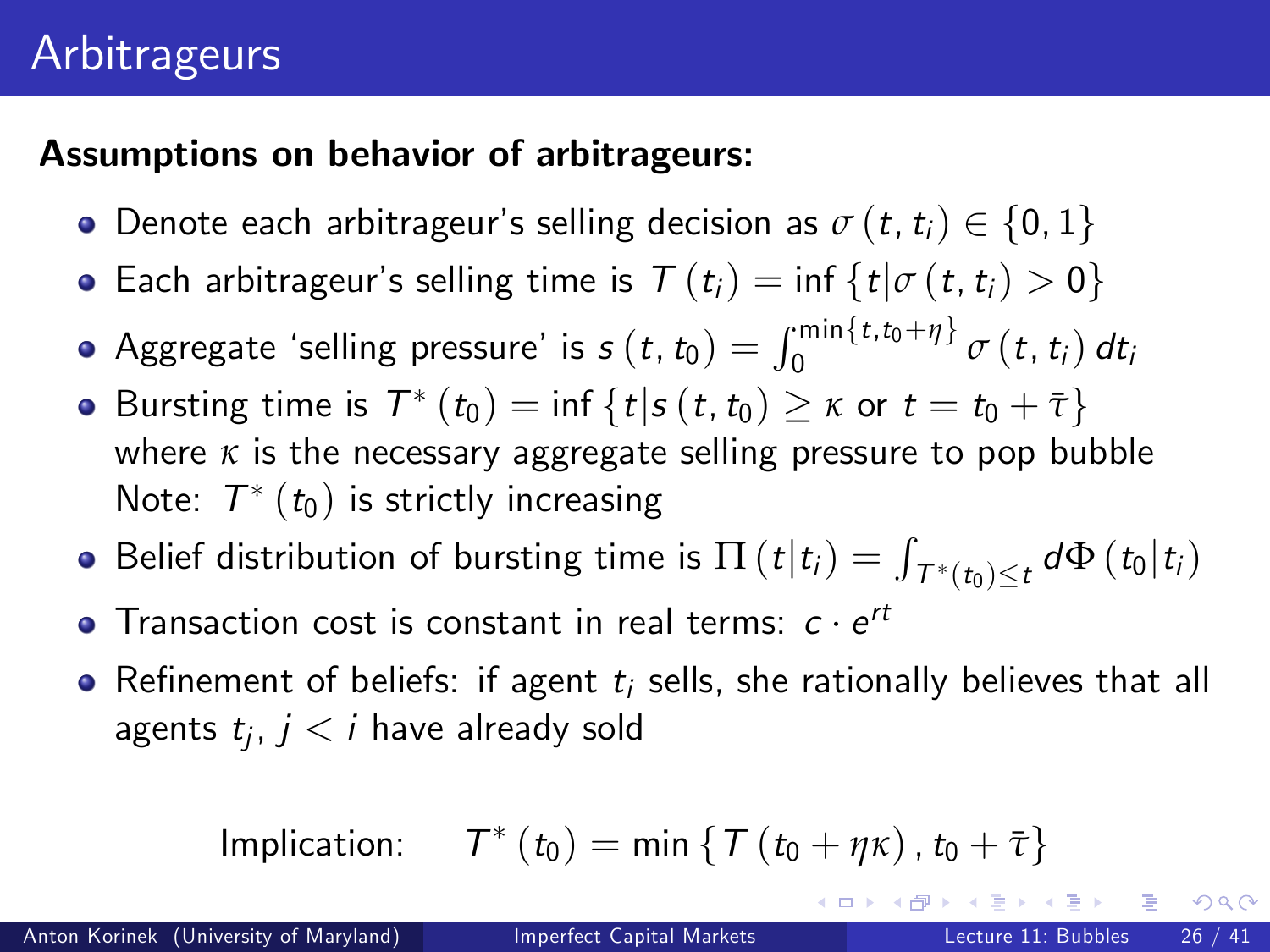# **Arbitrageurs**

## Preemption:

- Arbitrageur t<sub>i</sub> believes at her selling time  $T(t_i)$  that at most a mass *κ* of arbitrageurs received the signal before her
- Otherwise, she knows that the bubble would already have burst before

## Trigger-Strategy:

• Arbitrageur  $t_i$  will maintain her position  $\sigma = 1$  for all  $t \geq \mathcal{T}(t_i)$ 

## Expected payoff to selling at time  $t$

$$
\int_{t_i}^t e^{-rs}\left[1-\beta\left(s-T^{*-1}\left(s\right)\right)\right]\rho\left(s\right)d\Pi\left(s\middle|t_i\right)+e^{-rt}\rho\left(t\right)\left[1-\Pi\left(t\middle|t_i\right)\right]-c
$$
fundamental price (bubble has burst)   
inflated price (no burst)

### Sell-out condition (first-order condition):

$$
\text{sell if } \quad h(t|t_i) > \frac{g-r}{\beta(t-T^{*-1}(t))} \quad \text{where} \quad h(t|t_i) = \frac{\pi(t|t_i)}{1-\Pi(t|t_i)}.
$$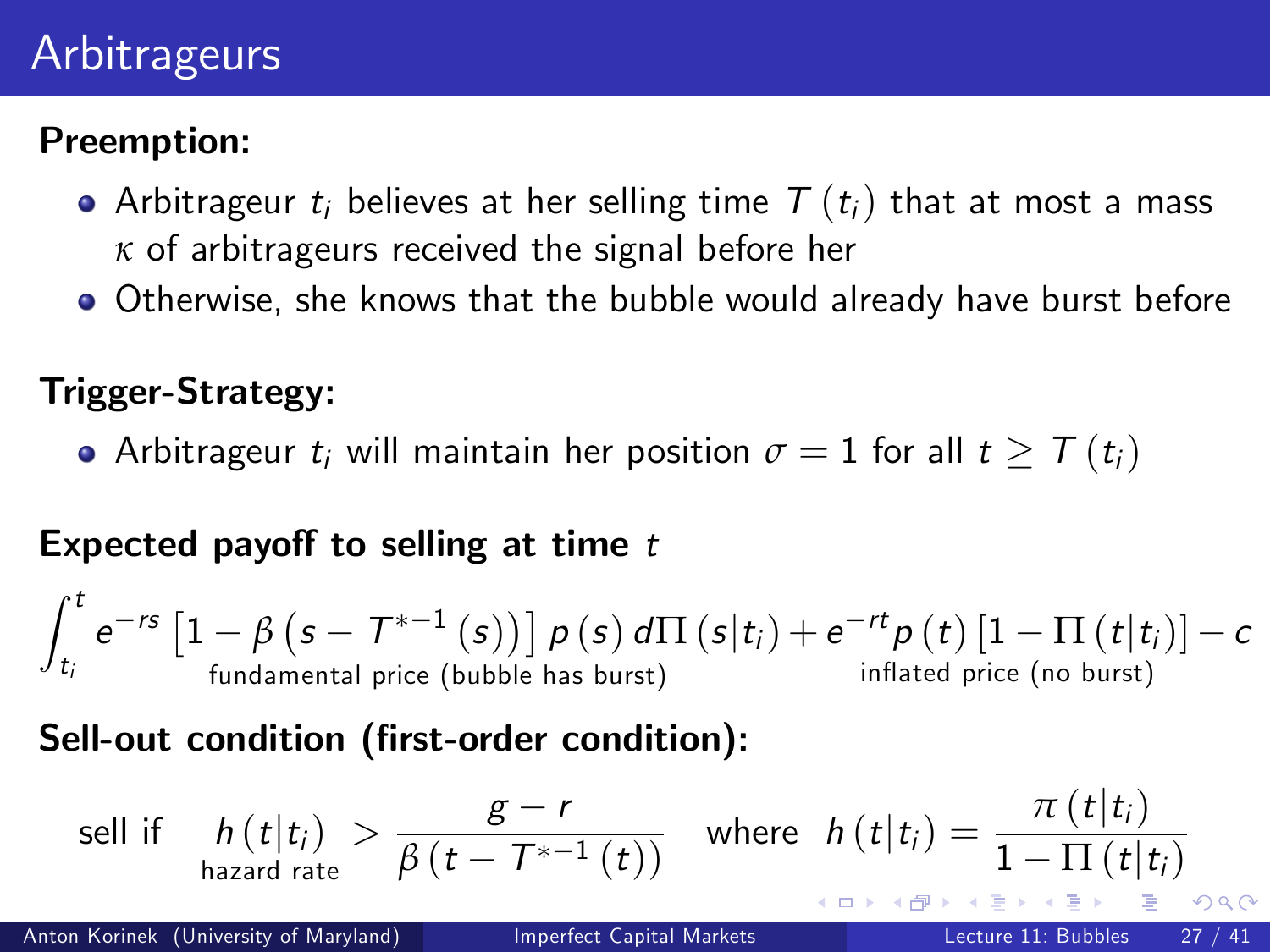#### Condition for exogenous crashes:

$$
\frac{\lambda}{1-e^{-\lambda\eta\kappa}}\leq \frac{g-r}{\bar{\beta}}
$$

Unique trading equilibrium: sell at time  $t_i + \tau^1$  where

$$
\tau^1 = \bar{\tau} - \frac{1}{\lambda} \ln \left( \frac{g - r}{g - r - \lambda \bar{\beta}} \right) < \bar{\tau}
$$

 $\mathsf{B}\mathsf{UT}\colon$  Bubble bursts exogenously at  $\bar{\beta}$  because  $t_0 + \tau^1 + \eta\kappa > t_0 + \bar{\tau}$ 

Reason: subjective hazard rate of crash is sufficiently low:

$$
h(t_i+\tau|t_i)=\frac{\pi(t_i+\tau|t_i)}{1-\Pi(t_i+\tau|t_i)}=\frac{\lambda}{1-e^{-\lambda\eta\kappa}}
$$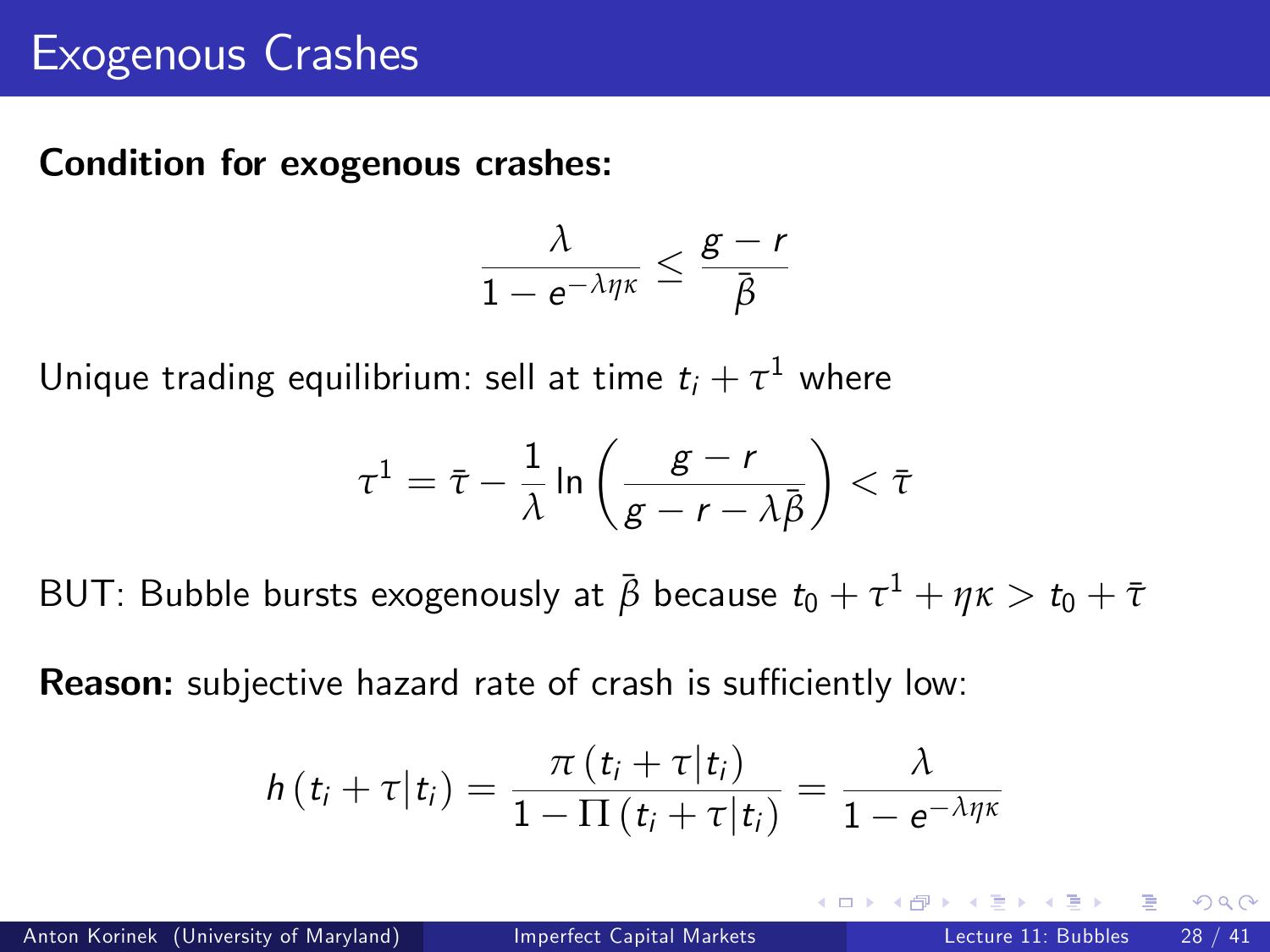#### Equilibrium exit time for each arbitrageur:



 $\Box$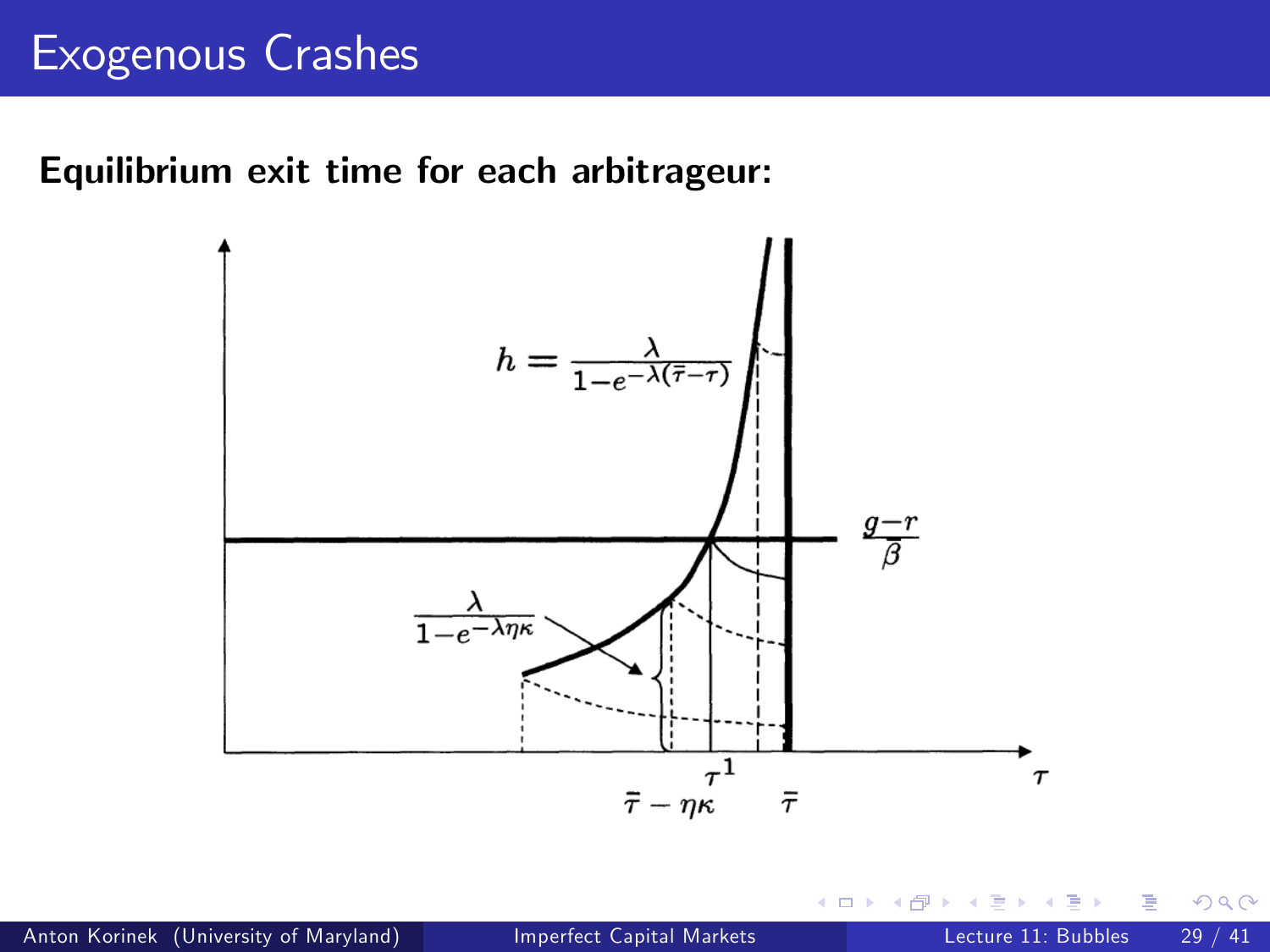# Endogenous Crashes

#### Condition for endogenous crashes:

$$
\frac{\lambda}{1-e^{-\lambda\eta\kappa}}>\frac{g-r}{\bar{\beta}}
$$

Selling at time  $t_i + \tau^1$  with  $\tau^1$  as defined above is suboptimal, because everybody would know that bubble will burst at  $t_0 + \tau^1 + \eta\kappa < t_0 + \bar\tau$  $\rightarrow$  sell before at  $\tau^2 < \tau^1$ , but this makes it optimal to sell even earlier  $\rightarrow$  selling time converges to  $0 < \tau^* < \cdots < \tau^2 < \tau^1$ 

**At time of crash:** bubble is  $\beta^*$  defined by  $\frac{\beta^*\lambda}{1-e^{-\lambda}}$  $\frac{p\lambda}{1-e^{-\lambda\eta\kappa}}=g-r$ 

 $\rightarrow$  this pins down an optimal selling time  $\tau^*$ 

 $\rightarrow$  at time  $t_0 + \tau^* + \eta \kappa$  a sufficient mass has sold to burst bubble

→ hazard rate 
$$
h^* = \frac{\lambda}{1 - e^{-\lambda \eta \kappa}}
$$
 constant  
benefit/cost ratio  $\frac{g-r}{\beta(\eta \kappa + \tau^*)}$  declining

つへへ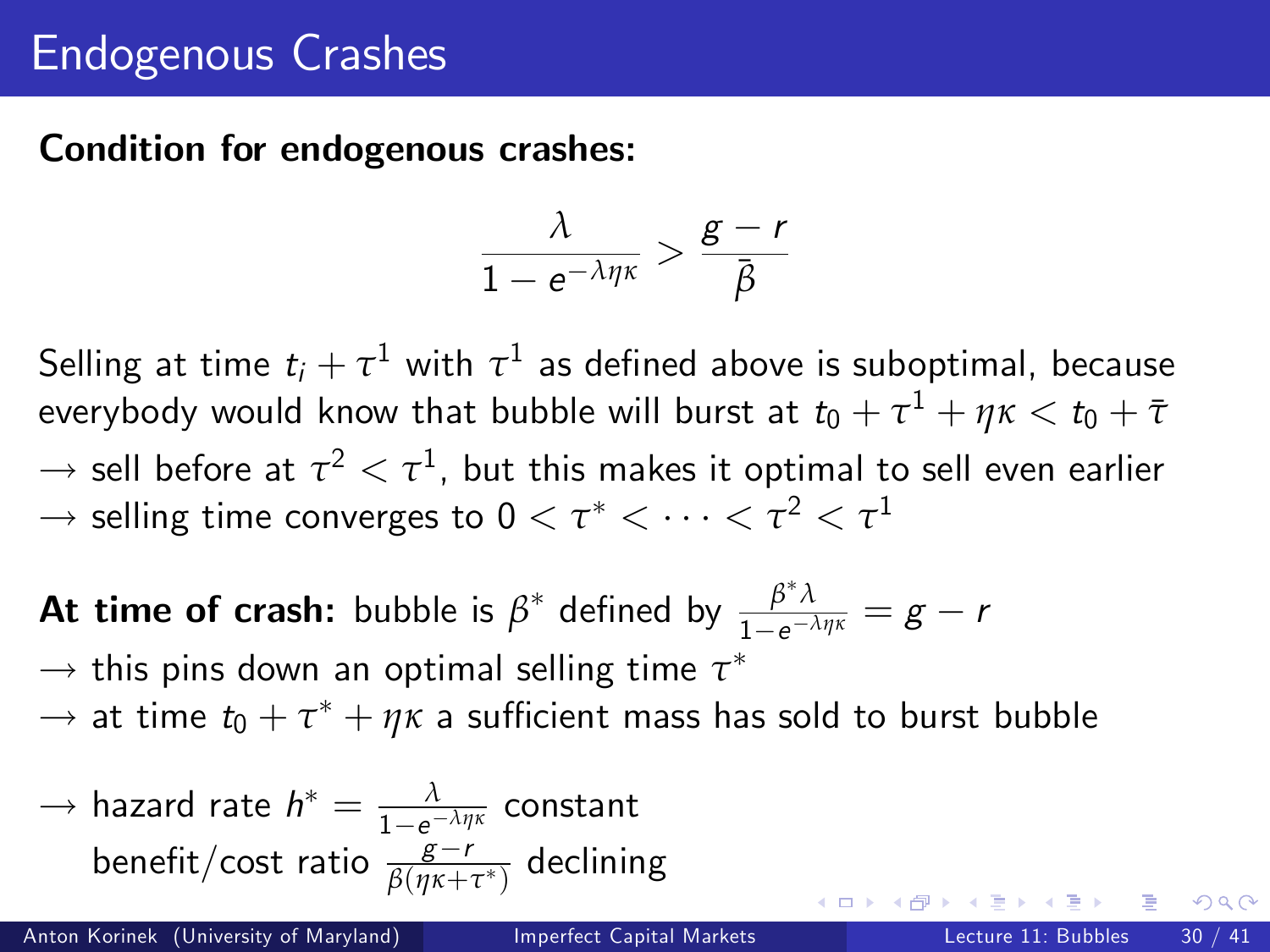# Endogenous Crashes

#### Equilibrium exit time for each arbitrageur:

<span id="page-30-0"></span>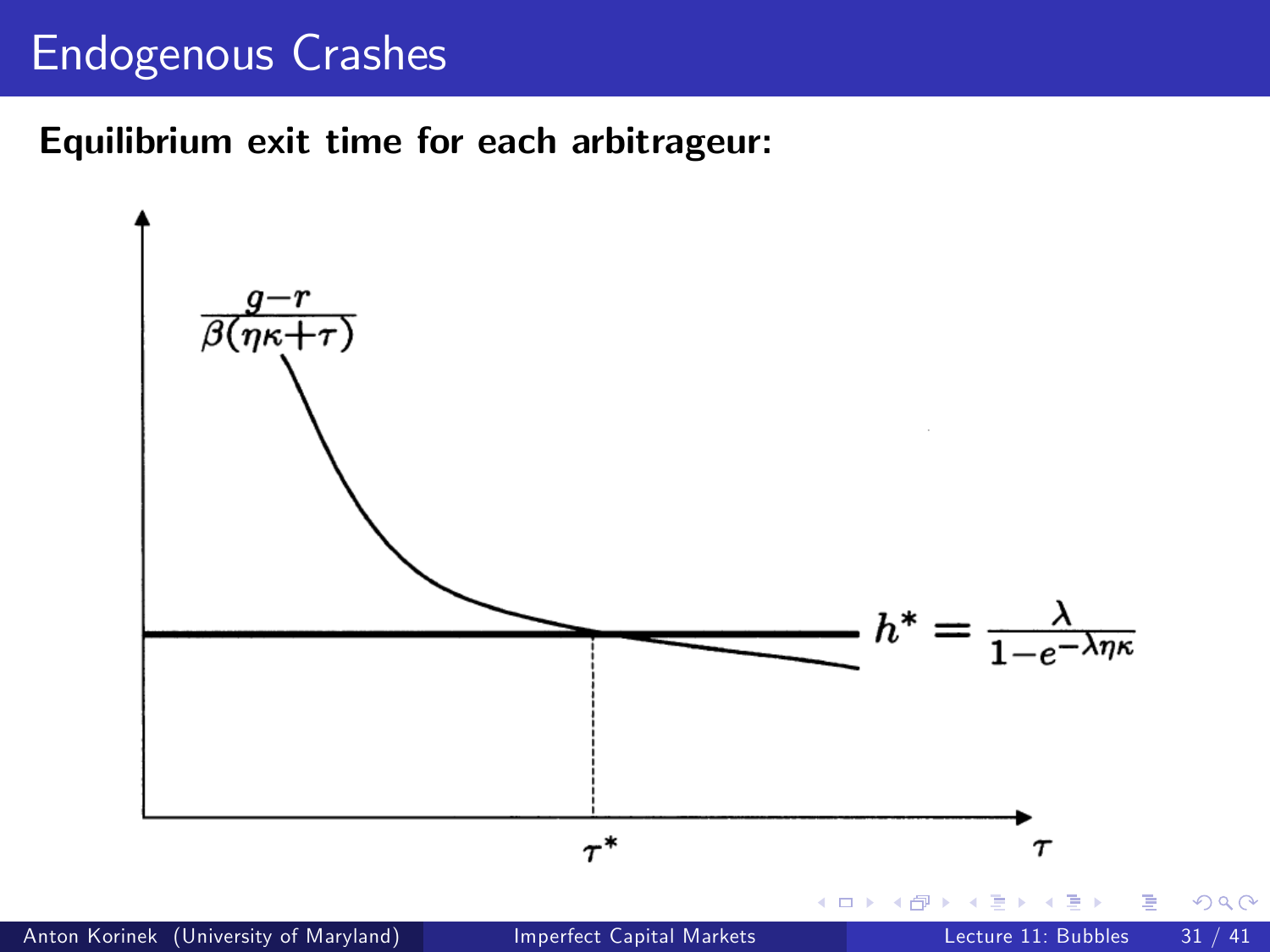# Synchronizing Events

### Role of synchronizing events:

- Main problem for arbitrageurs: lack of common knowledge
	- $\rightarrow$  prevents coordination of attacks on the bubble
- Uninformative events (including price declines) can serve as a synchronizing event if agents believe it
	- $\rightarrow$  theory of 'overreaction' to news, of fads and of fashions
- Assume synchronizing signal with Poisson arrival rate of *θ* can be recognized only by informed arbitrageurs
- If coordinated attacks fail, bubble is strengthened

## Responsive equilibrium:

- Equilibrium where all arbitrageurs believe that all others respond to event is unique (otherwise multiplicity of equilibria)
- All informed arbitrageurs sell out when synchronizing signal received
- If attack on bubble fails, they all re-enter the market
- <span id="page-31-0"></span>In absence of signal they sell at equilibrium [ti](#page-30-0)[me](#page-32-0) *[τ](#page-31-0)*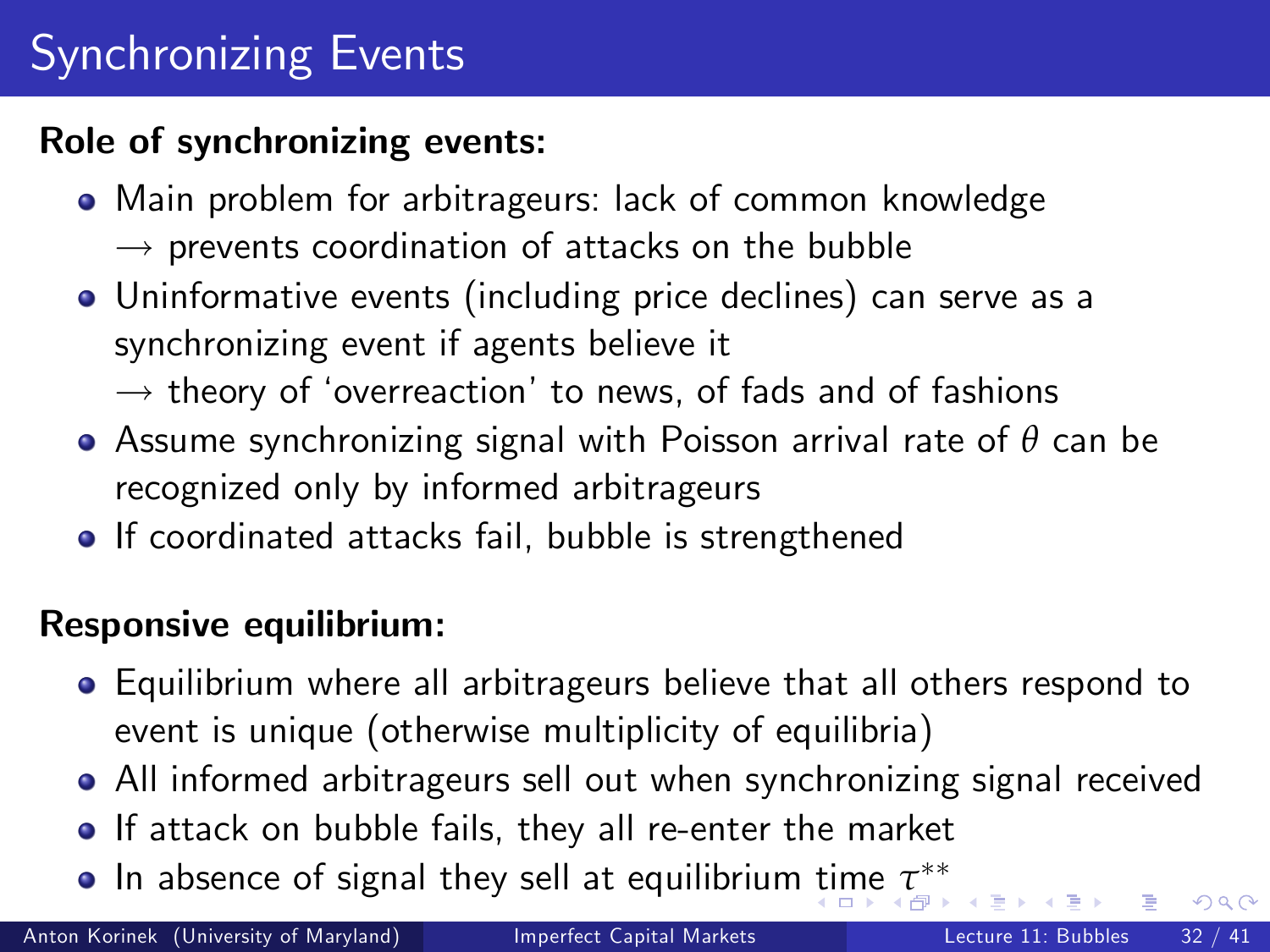#### Main elements:

- **Holmstrom-Tirole-type entrepreneurs in OLG**
- **•** financial frictions imply shortage in stores of value  $\rightarrow$  potential for development of bubbles
- <span id="page-32-0"></span>**•** bubbles provide valuable liquidity service for entrepreneurs  $\rightarrow$  potential that bubbles "crowd in" investment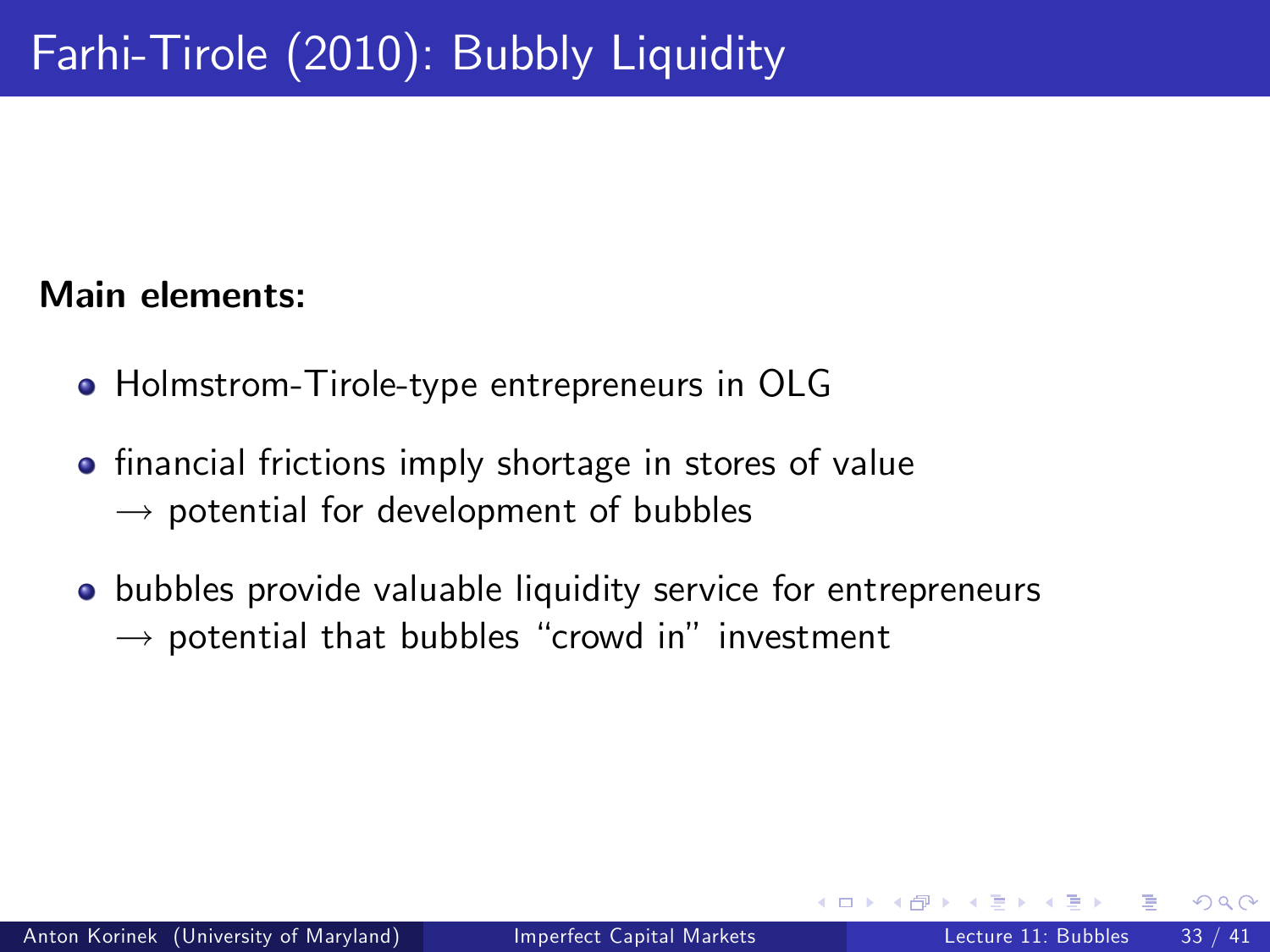# Possibility of bubbles

• In traditional models of rational bubbles (e.g. Tirole, 1985): necessary condition for existence of bubble:

```
interest rate r \leq growth rate g
```
- $=$  condition for dynamic inefficiency
- $=$  condition for infinite NPV of rents
- $\bullet$  Quest to sever the link between bubbles & inefficiency recipe: difference between private and social return to capital

interest rate  $r <$  growth rate  $g <$  social return R

 $\rightarrow$  new condition for possibility of bubbles

 $200$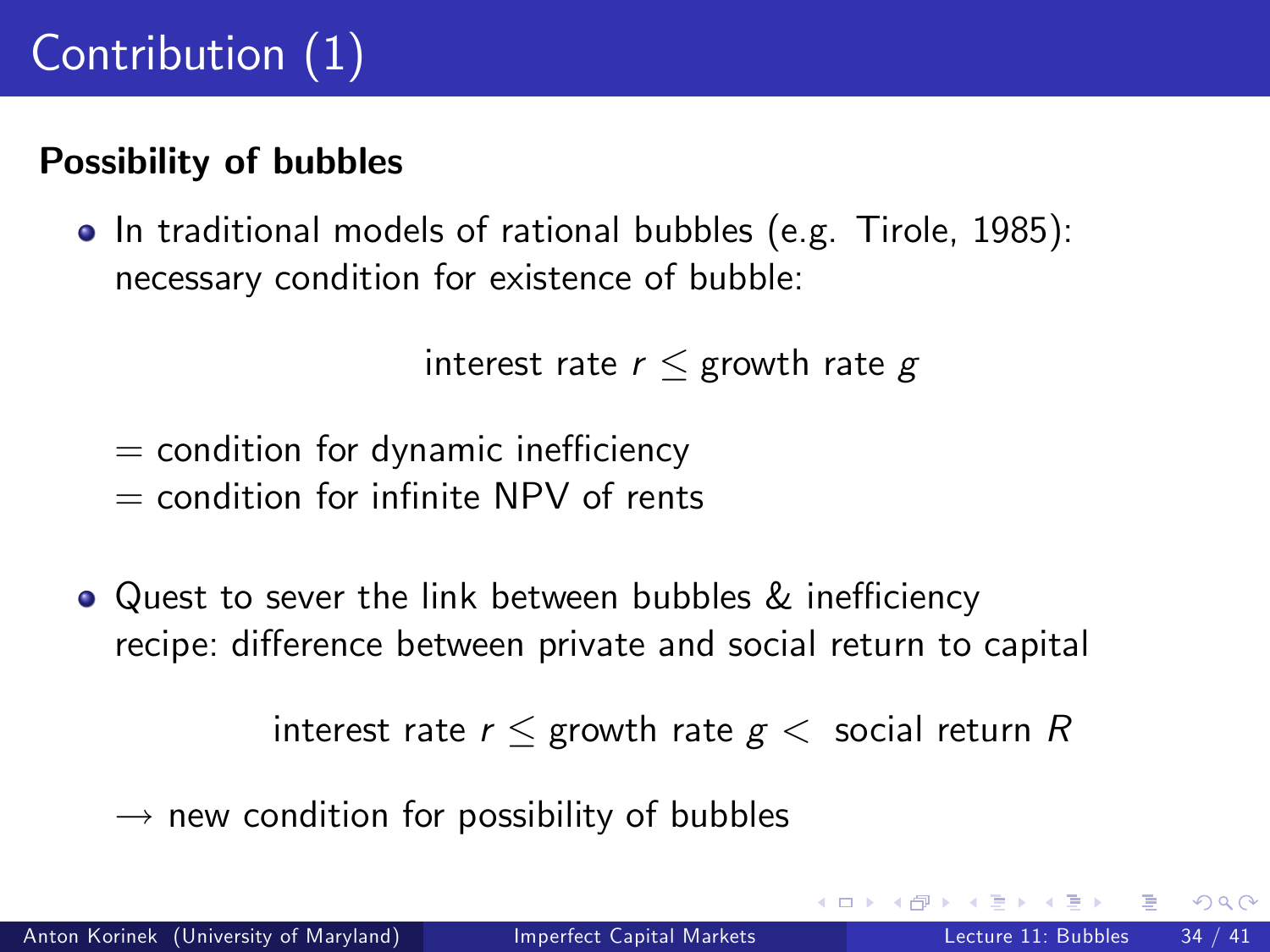### Real effects of bubbles

- **•** In traditional models, bubbles are alternative store of value  $\rightarrow$  compete with real investment
	- $\rightarrow$  reduce investment (though increase efficiency)

#### Here: bubbles have a dual function:

- compete with investment as a store of value
- **•** provide liquidity to (future) entrepreneurs

if entrepreneurs are net demanders of liquidity, they benefit from additional supply of liquidity  $\rightarrow$  investment increased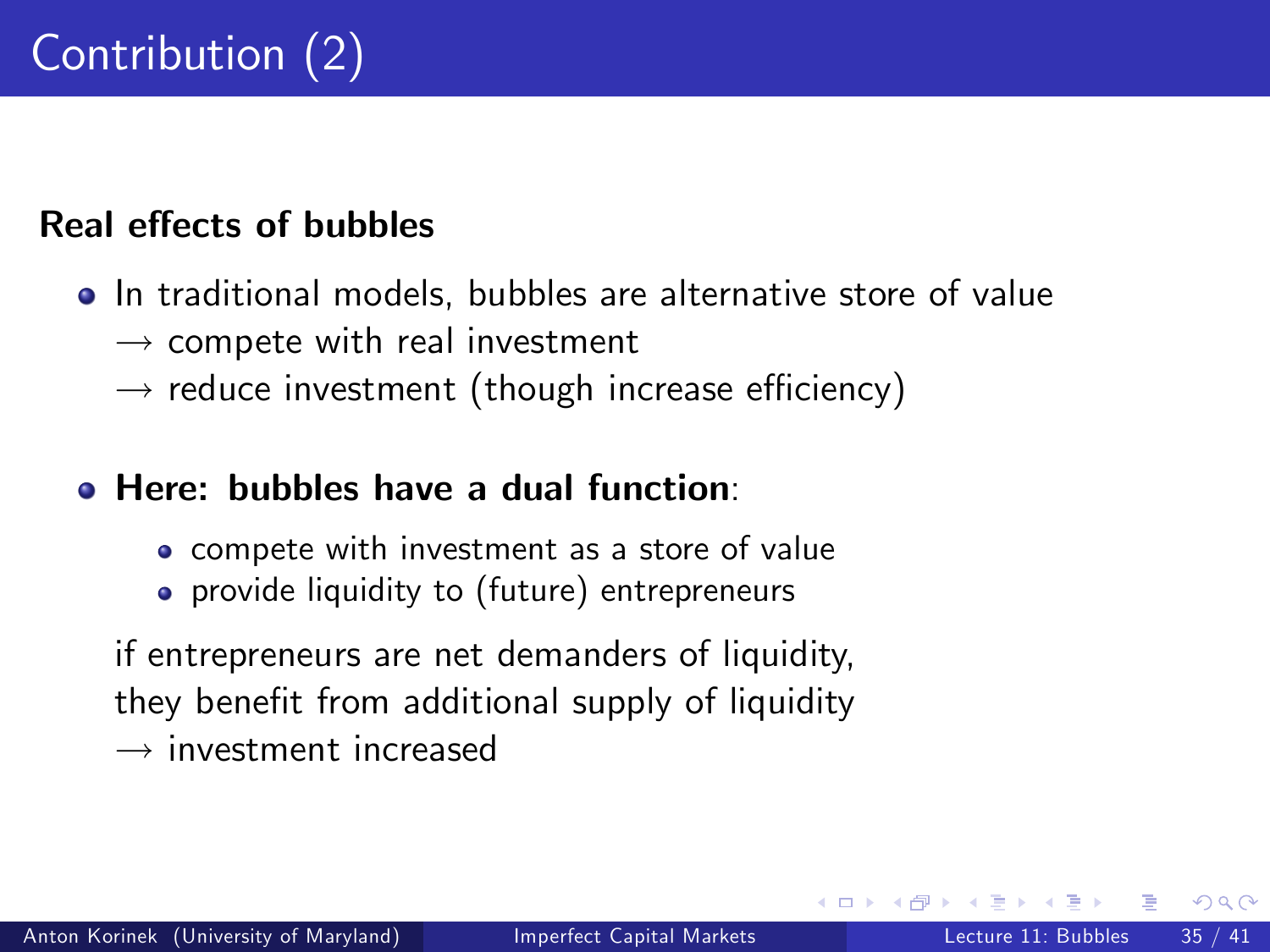# Model Setup

### OLG of 3-period-lived entrepreneurs:

 $\bullet$  young: obtain endowment A and save it in stores of value:



 $\rightarrow$  asset demand

**2** middle-aged: used these funds for investment, where pledgeable return  $\rho_0 <$  total return  $\rho_1$ 

$$
i_{t} = \frac{\rho_{0}}{1 + r_{t+1}} \cdot i_{t} + A(1 + r_{t}) \qquad \text{or} \qquad i_{t} = \frac{A(1 + r_{t})}{1 - \frac{\rho_{0}}{1 + r_{t+1}}}
$$

 $\rightarrow$  asset supply

 $\bullet$  old: realize return on investment  $\rho_1 i_t$  and consume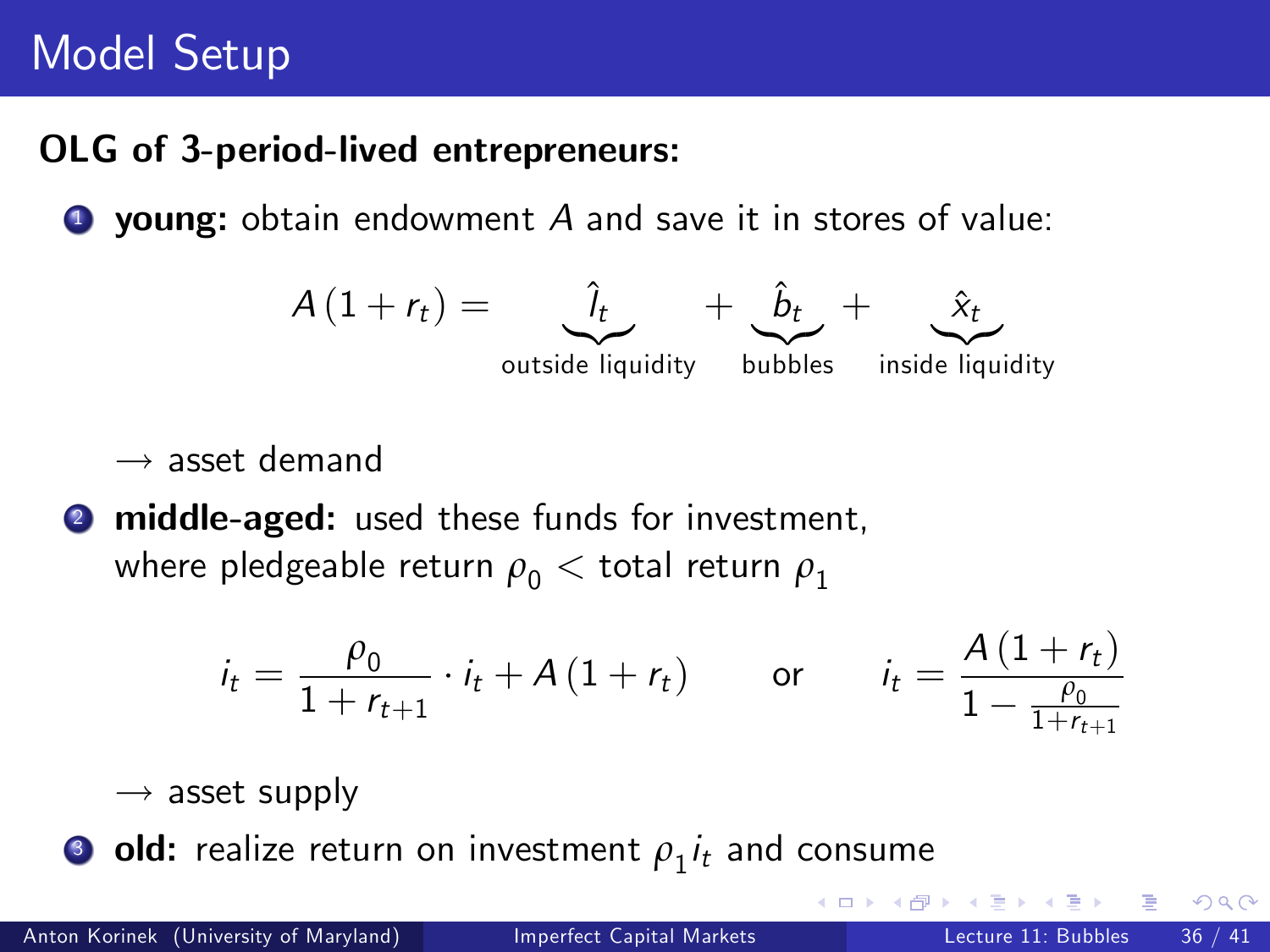Evolution of bubble:  $b_{t+1} = (1 + r_{t+1}) b_t$  by no-arbitrage condition

System can be described in two state variables  $(b_t, i_{t-1})$ 

Conditions for steady state:

\n- $$
i_t = i_{t-1}
$$
\n- $b_{t+1} = (1 + r_{t+1}) b_t$
\n- $j_t = 0$  or
\n- $r^* = 0$
\n

 $\rightarrow$  analyze dynamic system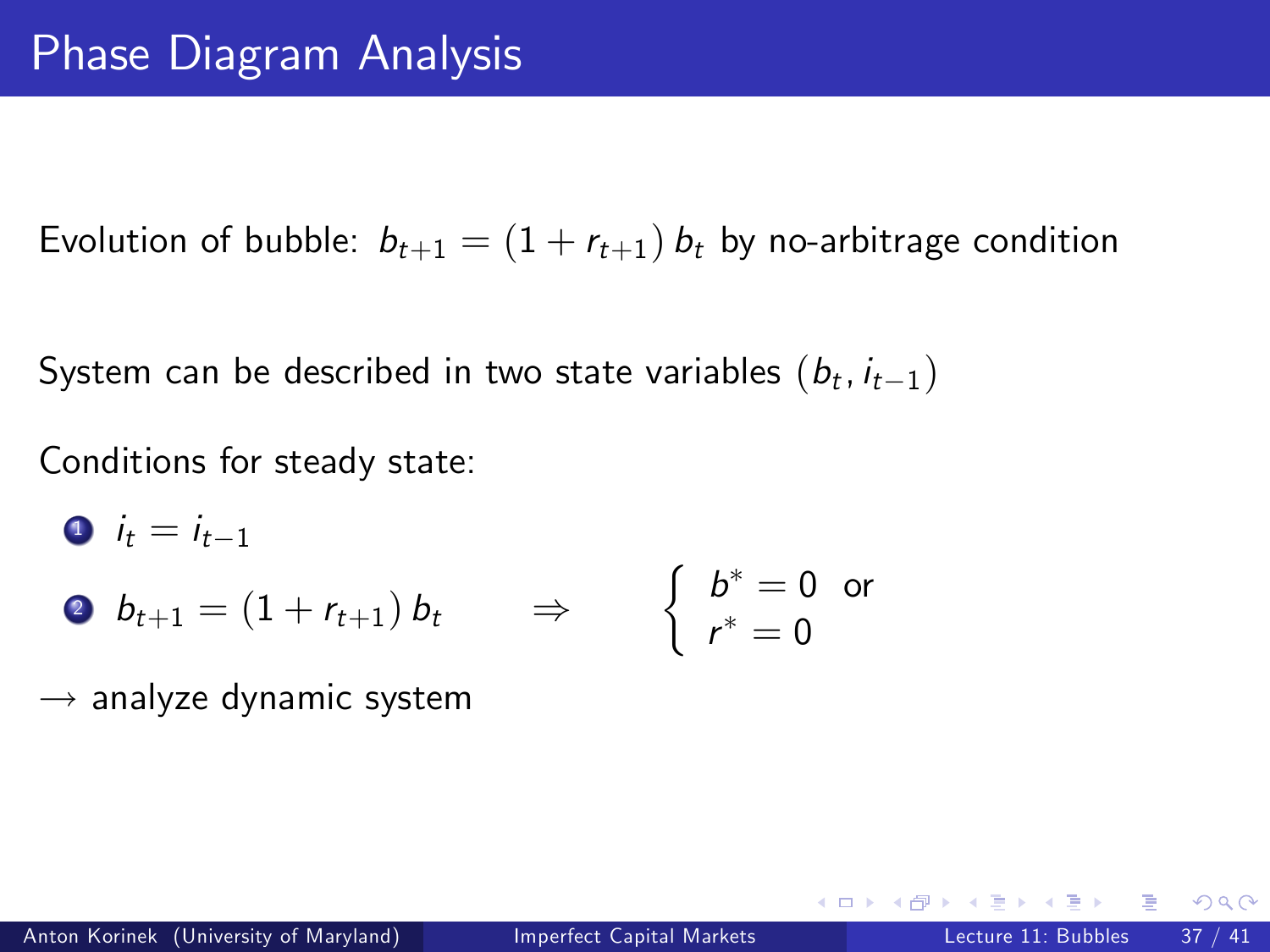### Effects of outside liquidity:

Greater availability of stores of value raises interest rate r

- **1** Liquidity provision: higher return on wealth stored by the young
	- $\rightarrow$  "net worth effect" for middle-aged entrepreneurs
	- $\rightarrow$  tends to increase investment
- 2 Competition: more expensive to borrow for investment
	- $\rightarrow$  tends to reduce investment

In bubble-free steady state:  $^* = \frac{A(1+r^*)}{1-\theta_0}$  $1 - \frac{\rho_0}{1+r^*}$ 

Liquidity effect dominates if  $1+r^*>2\rho_0$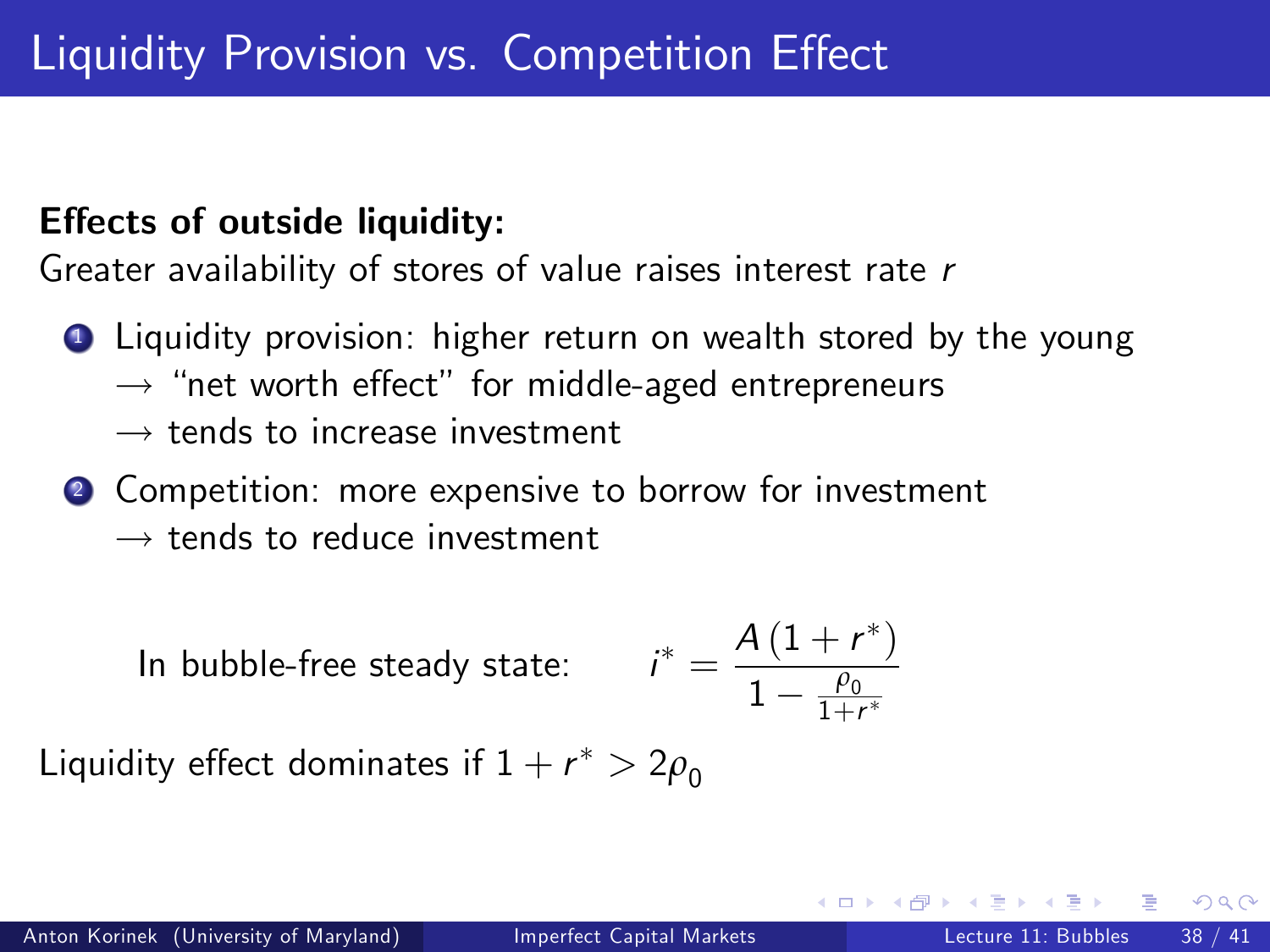# Possibility of Bubbles

## Standard condition:

- bubble is possible if  $r^* < 0$  in no-bubble steady-state
- in terms of fundamental parameters:

$$
\frac{1-2\rho_0}{1-\rho_0} > \frac{1}{A}
$$

(satisfied for low  $\rho_{0}^{}$ , *l* and high  $A)$ 

### Effect of bubble:

increase  $r$ , in steady-state to  $r^{\ast\ast}=0$ 

(Note: bubbles possible under low interest rates, but without bubble, interest rates are even lower!)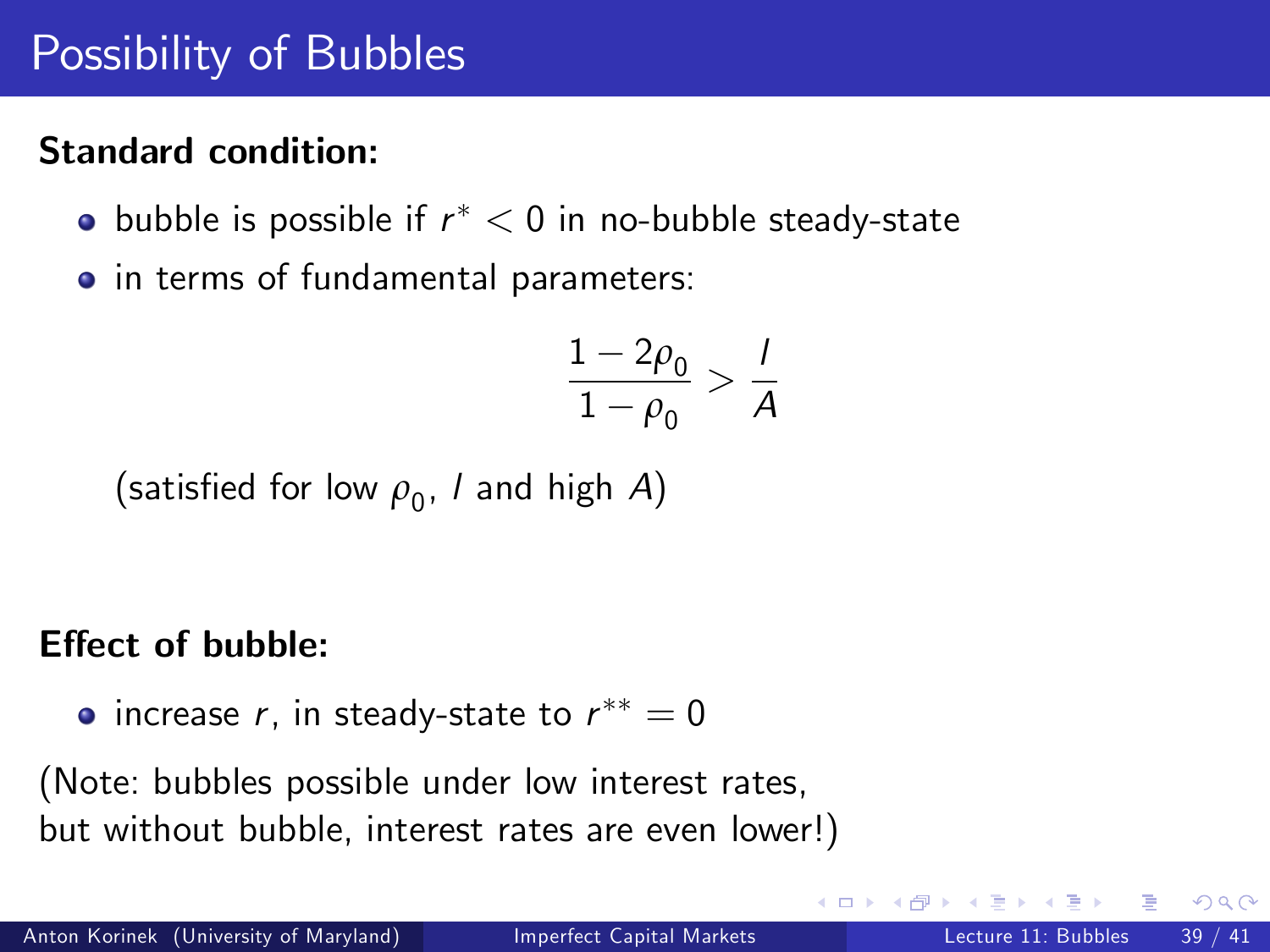## Macro implications:

```
If firms are net demanders of liquidity (l > 0):
```
- **•** higher interest rate due to bubble raises investment (net worth effect dominates)
- **•** bubble and investment are complements

If firms are net suppliers of liquidity  $(l < 0)$ :

- higher interest rate reduces investment (competition effect dominates)
- **•** bubble and investment are substitutes

つへへ